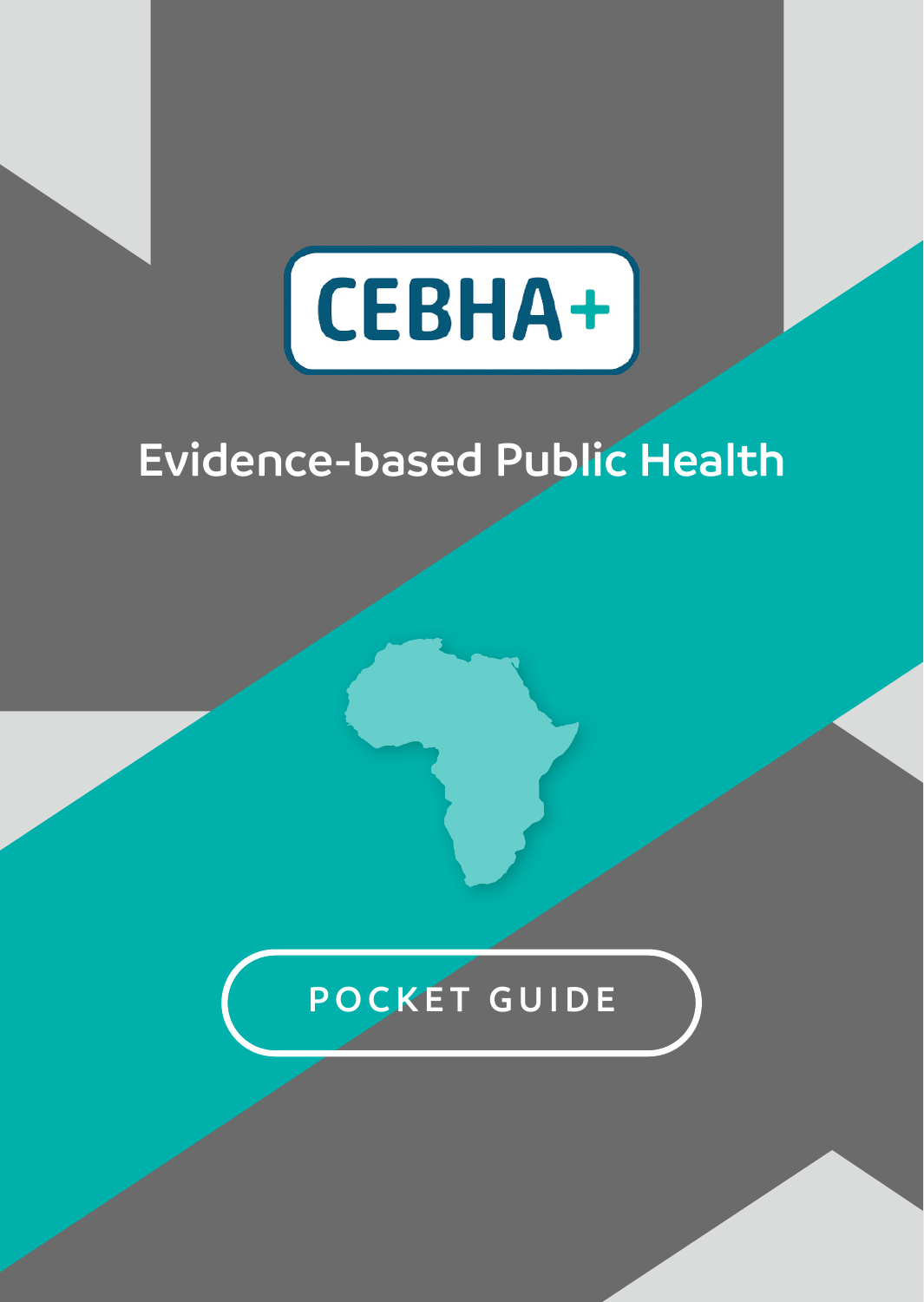### **INT RODUCTIO N**

The Collaboration for Evidence-based Healthcare and Public Health in Africa (CEBHA+) aims to build long-term capacity and infrastructure for evidence-based healthcare and public health in sub-Saharan Africa. Within this network, we developed a five-day workshop on Evidence-based Public Health (EBPH) that aims to introduce the principles of EBPH and focuses on finding, appraising, interpreting and applying best evidence to public health questions relevant to the African setting. This EBPH pocket guide is primarily intended for participants attending the EBPH 5-day workshop. It mirrors the content covered during the workshop, focusing on using evidence to inform public health decision-making. We also provide useful links to additional resources and a glossary of relevant terms.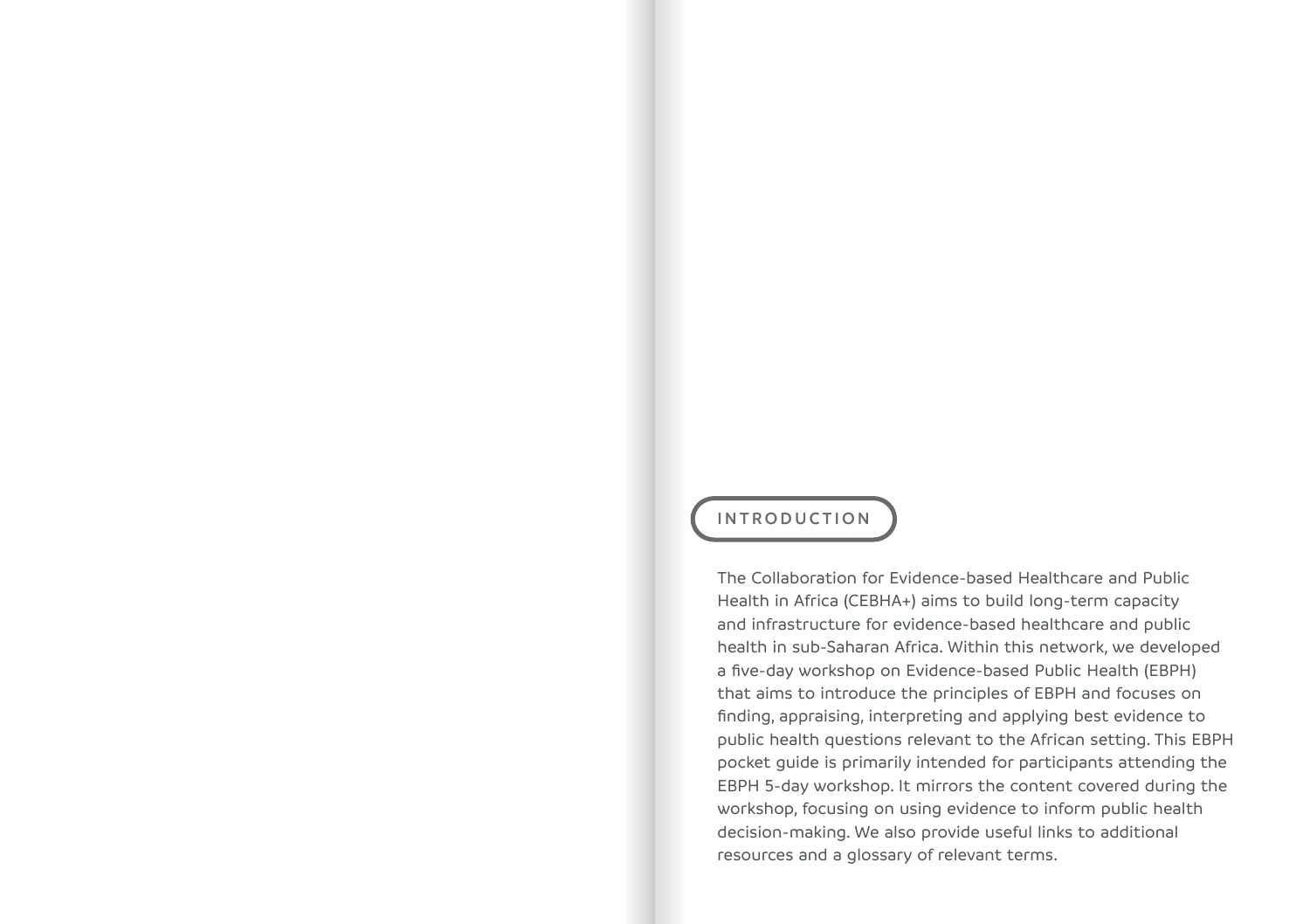#### **Definition of Evidence-based public health (EBPH)**

**the conscientious, explicit and judicious** use of current best evidence in making decisions about the care of communities and populations in the domain of health protection, disease prevention, health maintenance and improvement (health promotion)"<sup>1</sup> by "integrating evidence from scientific research and practice to improve the health of the target population", as well as engaging the community in decision-making<sup>2</sup>.

# CONTENTS

| Step 2: Find the evidence to answer your question 10      |
|-----------------------------------------------------------|
| Step 3: Critically appraise and interpret the evidence 14 |
|                                                           |
|                                                           |
|                                                           |
|                                                           |
|                                                           |

<sup>&</sup>lt;sup>1</sup> Jenicek (1997). Epidemiology, evidenced-based medicine, and evidence-based public health. J Epidemiol 7(4):187-97

<sup>2</sup> Vanagas G, Bala M, Lhachimi SK. Evidence-Based Public Health 2017. Biomed Res Int. 2017;2017:2607397. doi:10.1155/2017/2607397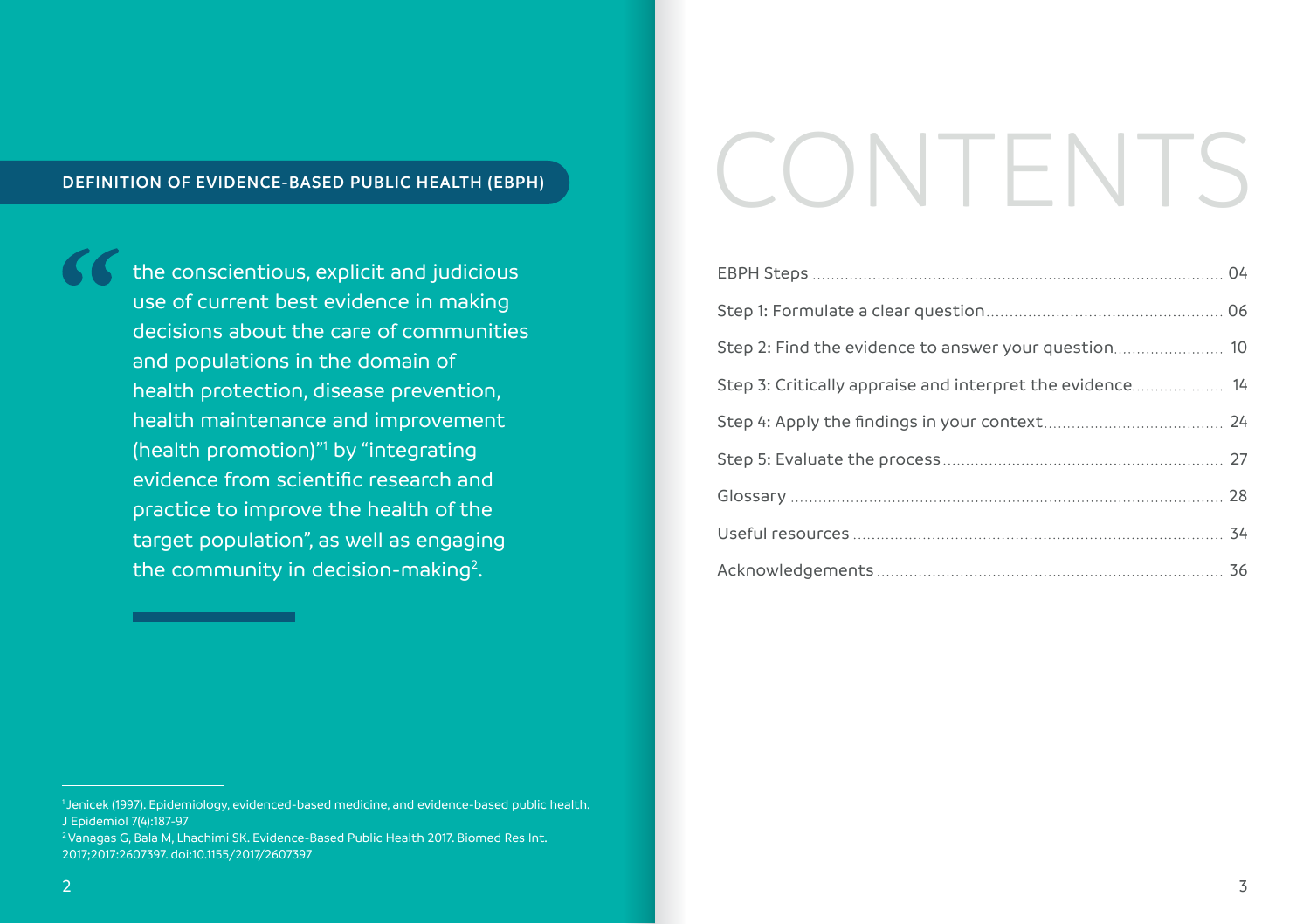

Let's imagine that you are a senior researcher at the University of Rwanda who has been asked to serve as a temporary advisor to the Ministry of Health. The prevalence of smoking among the adult male population, at 12.4%, is still high, and is linked to almost 3% of all deaths. Currently, smoking bans are in place across Rwanda, including a ban on smoking in public places, and a decrease in overall smoking prevalence has been observed. Additionally, workplace educational interventions on smoking cessation are common, but they have not been effective in reducing smoking rates. The Ministry of Health wants you to help develop a plan for reducing the prevalence of smoking among the adult population.

You recently attended a conference, and heard a lecture on the impact of workplace educational interventions on smoking cessation that include the promotion of physical activity, and you wonder whether this is more effective than the current workplace educational interventions that do not include aspects on physical activity. You want to explore whether this may be a good option for Rwanda.

Throughout this booklet, you will apply the steps of EBPH to decide whether or not you will advise the Ministry of Health to encourage the implementation of interventions which enhance workplace educational interventions by promoting the uptake of physical activity in Rwanda.

**All of the scenarios and evidence described below are fictive, and have been created for this pocket guide.**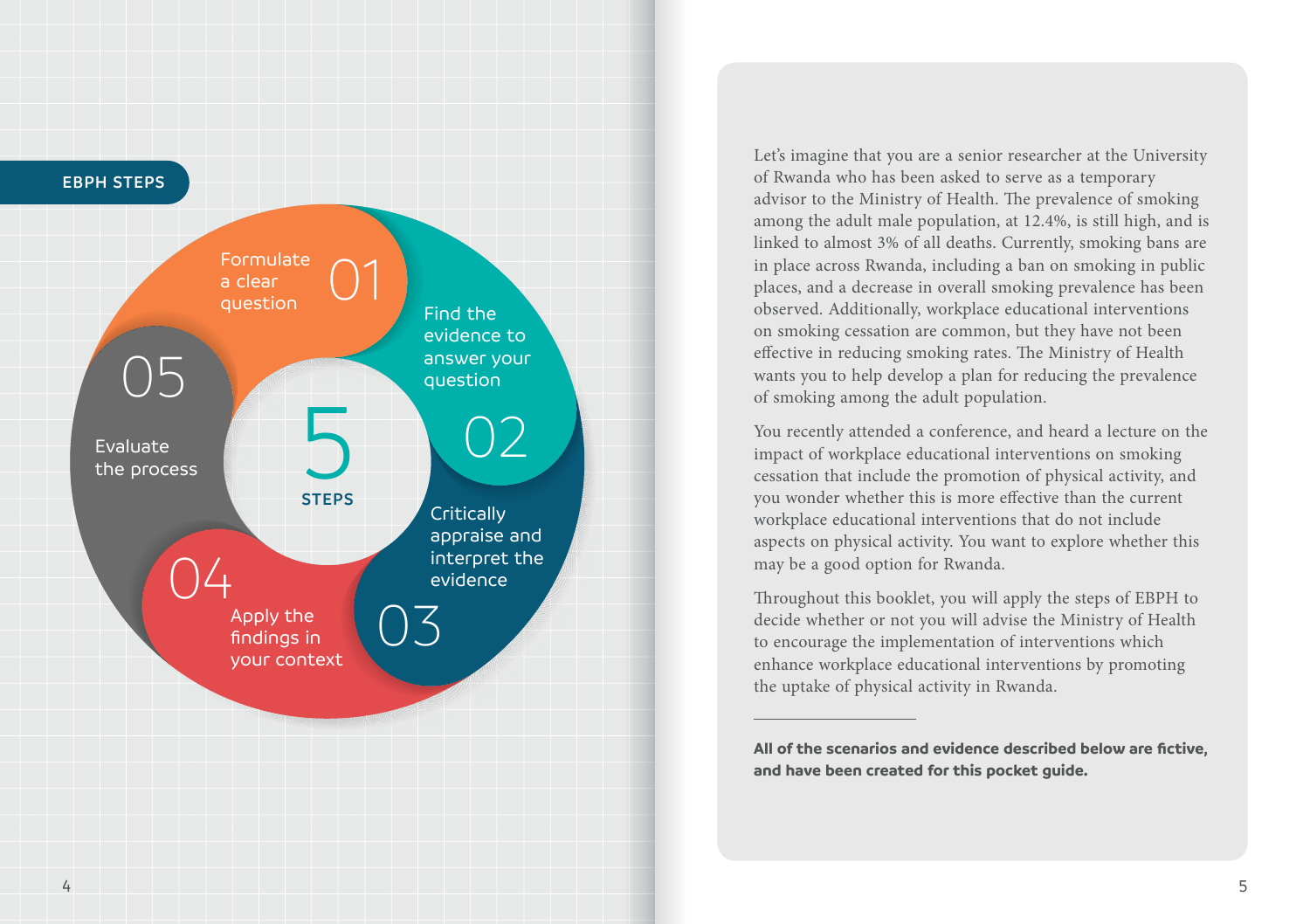### **Formulate a clear question**

In formulating a question, it is important to clearly think through all relevant components of that question to ensure that your question is clear and precise. In thinking about your task of consulting for the Ministry of Health, you can use the PICO tool to formulate the relevant question:

### **PICO/PECO (TS) tool**

| Population<br>Р                      | Adult smokers                                                                                                                                                                          |  |  |
|--------------------------------------|----------------------------------------------------------------------------------------------------------------------------------------------------------------------------------------|--|--|
| I/E Intervention/<br><b>Exposure</b> | Workplace educational interventions<br>and promotion of physical activity                                                                                                              |  |  |
| Comparison                           | Educational interventions                                                                                                                                                              |  |  |
| Outcome                              | Smoking prevalence                                                                                                                                                                     |  |  |
| <b>Time frame</b>                    | [e.g., min. 24 months of follow-up]                                                                                                                                                    |  |  |
| Study design                         | [e.g., Intervention studies, such as<br>randomised controlled trials (RCTs), cluster<br>RCTs, interrupted time series (ITS) studies, or<br>systematic reviews of intervention studies] |  |  |

#### **Example intervention question:**

*How effective are interventions that promote smoking cessation through physical activity in addition to workplace educational interventions compared to workplace educational interventions alone in reducing smoking prevalence among adult smokers?*

### **STEP 01 TYPES OF QUESTIONS**

Depending on the type of question you have, different study designs will be more appropriate to answer it. In each case, a **systematic review** of all available studies is better than an individual study to inform public health decisions.

| <b>TYPE OF QUESTION</b>                                                                                                               | <b>IDEAL STUDY DESIGN*</b>                      |
|---------------------------------------------------------------------------------------------------------------------------------------|-------------------------------------------------|
| Treatment/Prevention (intervention)<br>Are workplace educational interventions<br>effective in reducing smoking?                      | (Cluster-) Randomised<br>Controlled Trial (RCT) |
| Screening for disease or Risk factors<br>Does lung cancer screening lead to<br>increased five-year survival among elderly<br>smokers? | <b>RCT</b>                                      |
| <b>Risk/Aetiology</b><br>Does smoking increase the risk of breast<br>cancer among women?                                              | Cohort or case-control<br>study                 |
| <b>Diagnosis</b><br>Can spirometry be used in rural settings to<br>diagnose lung cancer?                                              | Cross-sectional study                           |
| <b>Prognosis and Incidence</b><br>What is the five-year survival rate of<br>smokers after first cardiac arrest?                       | Cohort study                                    |
| Prevalence<br>What is the nation-wide prevalence of<br>smoking among school-going teenagers?                                          | Cross-sectional study                           |

<sup>\*</sup>Sometimes in public health, conducting the theoretically ideal study design is not possible. For example, it may not be ethical or feasible to randomize large populations, thus for some intervention questions you may not find an RCT or a cluster RCT. In such cases other study designs, such as quasi-experimental studies (e.g. controlled before-after (CBA) studies ITS studies, and others), or observational studies (e.g. Cohorts), may provide valid sources of evidence.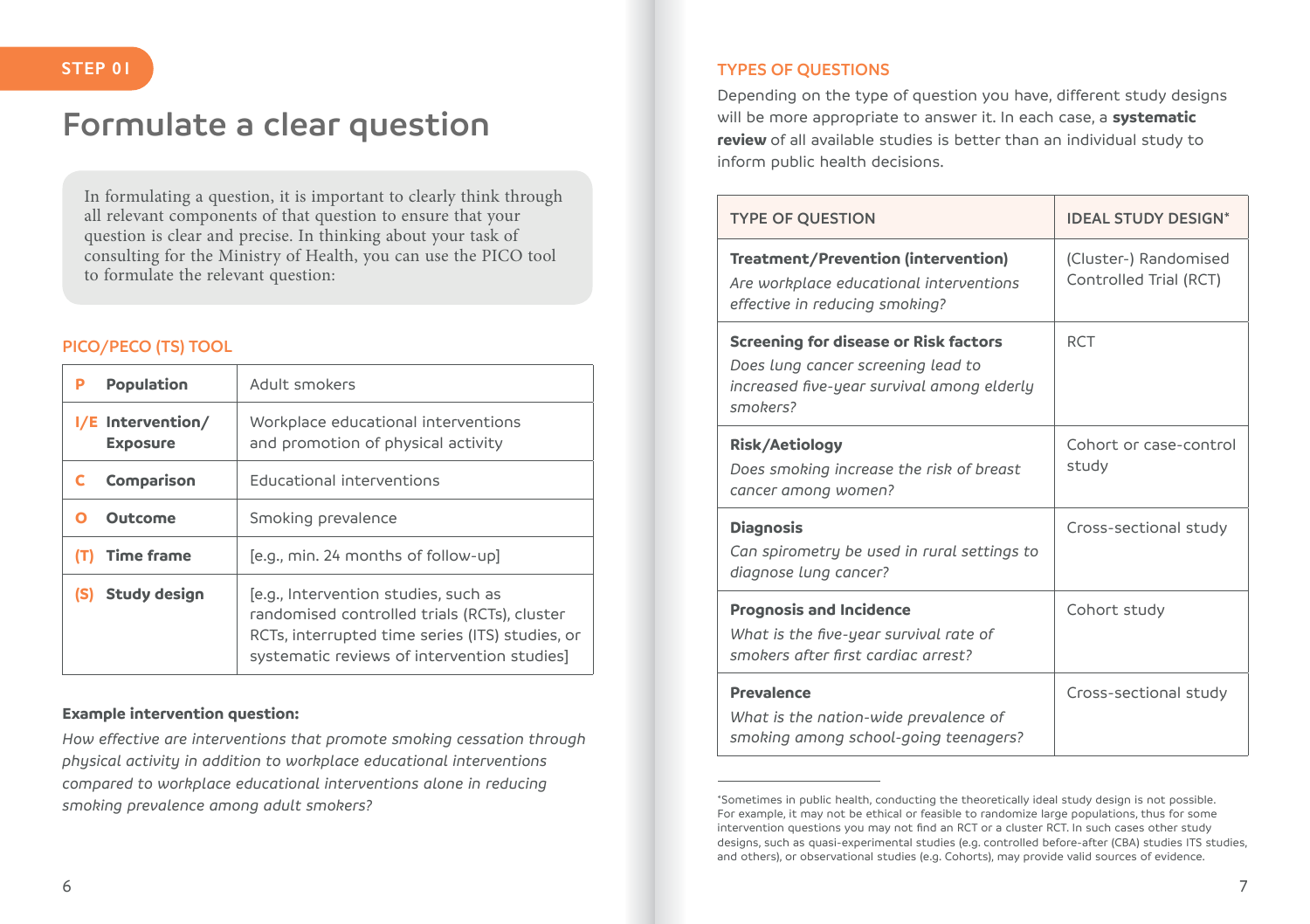| <b>TYPE OF QUESTION</b>                                                                                                                                                           | <b>IDEAL STUDY DESIGN*</b> |
|-----------------------------------------------------------------------------------------------------------------------------------------------------------------------------------|----------------------------|
| <b>Experiences/Motivations/Perceptions</b><br>What are barriers to smoking cessation<br>among smokers who do not quit after<br>receiving a workplace educational<br>intervention? | Qualitative study          |

Considering that you are interested in the effectiveness of an intervention, you realise that a RCT would be the best study design to answer your question, and that a systematic review of RCTs would be better than a single RCT.

<sup>\*</sup>Sometimes in public health, conducting the theoretically ideal study design is not possible. For example, it may not be ethical or feasible to randomize large populations, thus for some intervention questions you may not find an RCT or a cluster RCT. In such cases other study designs, such as quasi-experimental studies (e.g. controlled before-after (CBA) studies ITS studies, and others), or observational studies (e.g. Cohorts), may provide valid sources of evidence.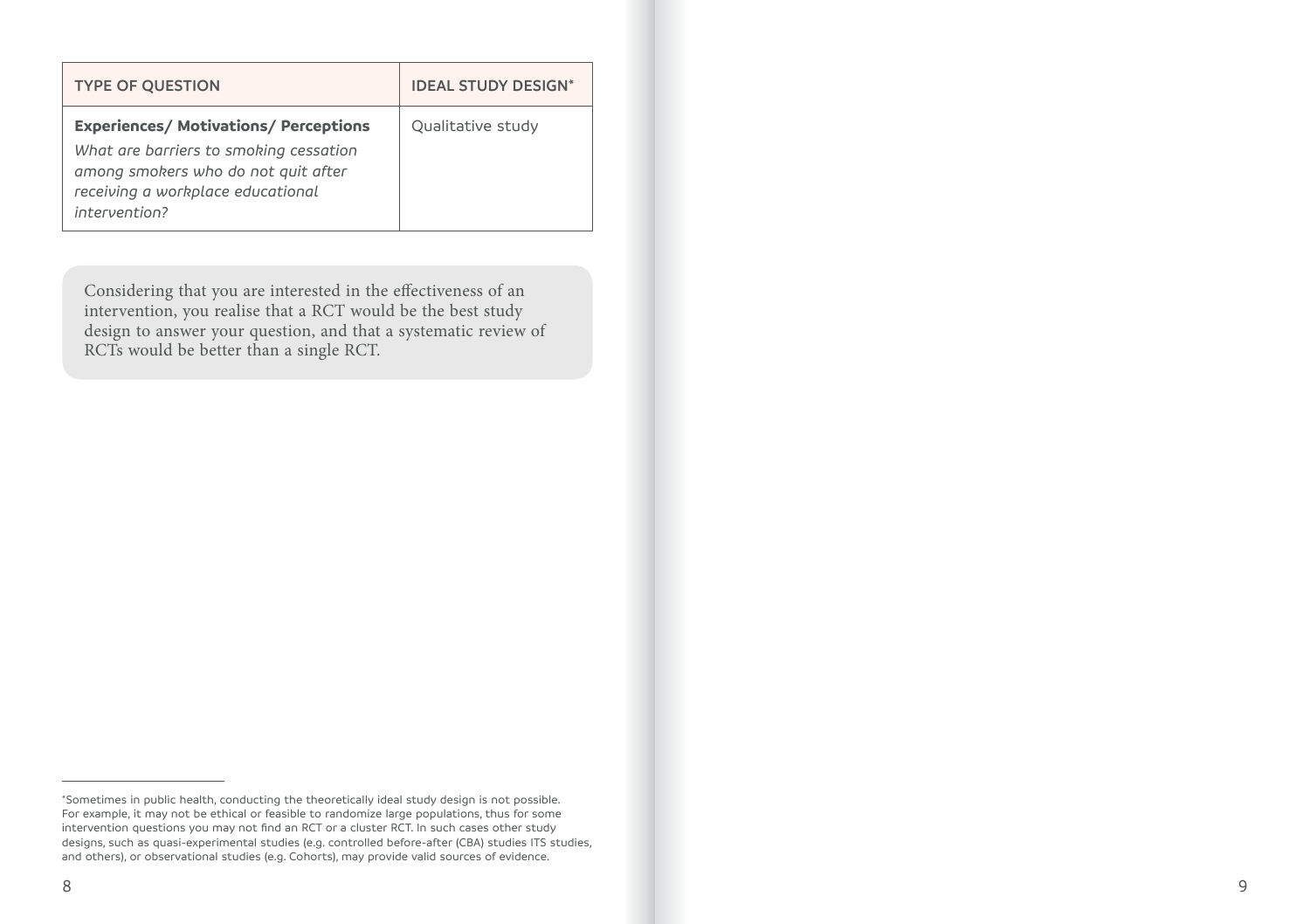### **STEP 02**

## **Find the evidence to answer your question**

Now that you have a clear question, you can go about searching for appropriate evidence to answer the question. There are a wide range of electronic databases that index medical research, but you narrow the list down to the following four, because you know each of them is relevant for evidence on public health interventions.

| <b>DATABASE</b>                | <b>DESCRIPTION</b>                                                                                                                                    | <b>ACCESS</b>                          |
|--------------------------------|-------------------------------------------------------------------------------------------------------------------------------------------------------|----------------------------------------|
| <b>MEDLINE</b><br>(via PubMed) | Journal citations<br>for life sciences and<br>biomedicine from around<br>the world, Includes<br>systematic reviews and<br>primary studies.            | https:/www.ncbi.nlm.<br>nih.gov/pubmed |
| <b>Cochrane Library</b>        | Collection of databases in<br>medicine and healthcare<br>provided by Cochrane<br>and other organizations.<br>Includes systematic<br>reviews and RCTs. | https:/www.<br>cochranelibrary.com/    |

| <b>McMaster</b><br><b>Health Evidence</b> | Collection of quality-<br>rated systematic<br>reviews evaluating the<br>effectiveness of public<br>health interventions.                                                                                        | https:/www.<br>healthevidence.org/ |
|-------------------------------------------|-----------------------------------------------------------------------------------------------------------------------------------------------------------------------------------------------------------------|------------------------------------|
| <b>PDQ-Evidence</b>                       | Evidence informing<br>decisions about health<br>systems. It links together<br>systematic reviews, broad<br>syntheses of reviews<br>and the included primary<br>studies, thus creating a<br>network of evidence. | https:/www.pdg-<br>evidence.org/   |

### **Tips for building a PubMed search strategy**

Combine search terms related to PICOTS components in the following ways:

| <b>XANDY</b>          | Studies with both X and Y                                     |  |
|-----------------------|---------------------------------------------------------------|--|
| <b>X OR Y</b>         | Studies with either X or Y                                    |  |
| (X OR Y) AND (E OR F) | Studies with both (X or Y) and (E or F)                       |  |
| <b>X NOT Y</b>        | Studies with only X                                           |  |
| Trunca*               | Studies with 'Truncation' or 'Truncated' or<br>'Trunca', etc. |  |
| <b>MeSH</b> terms     | Studies indexed with specific medical<br>subject headings     |  |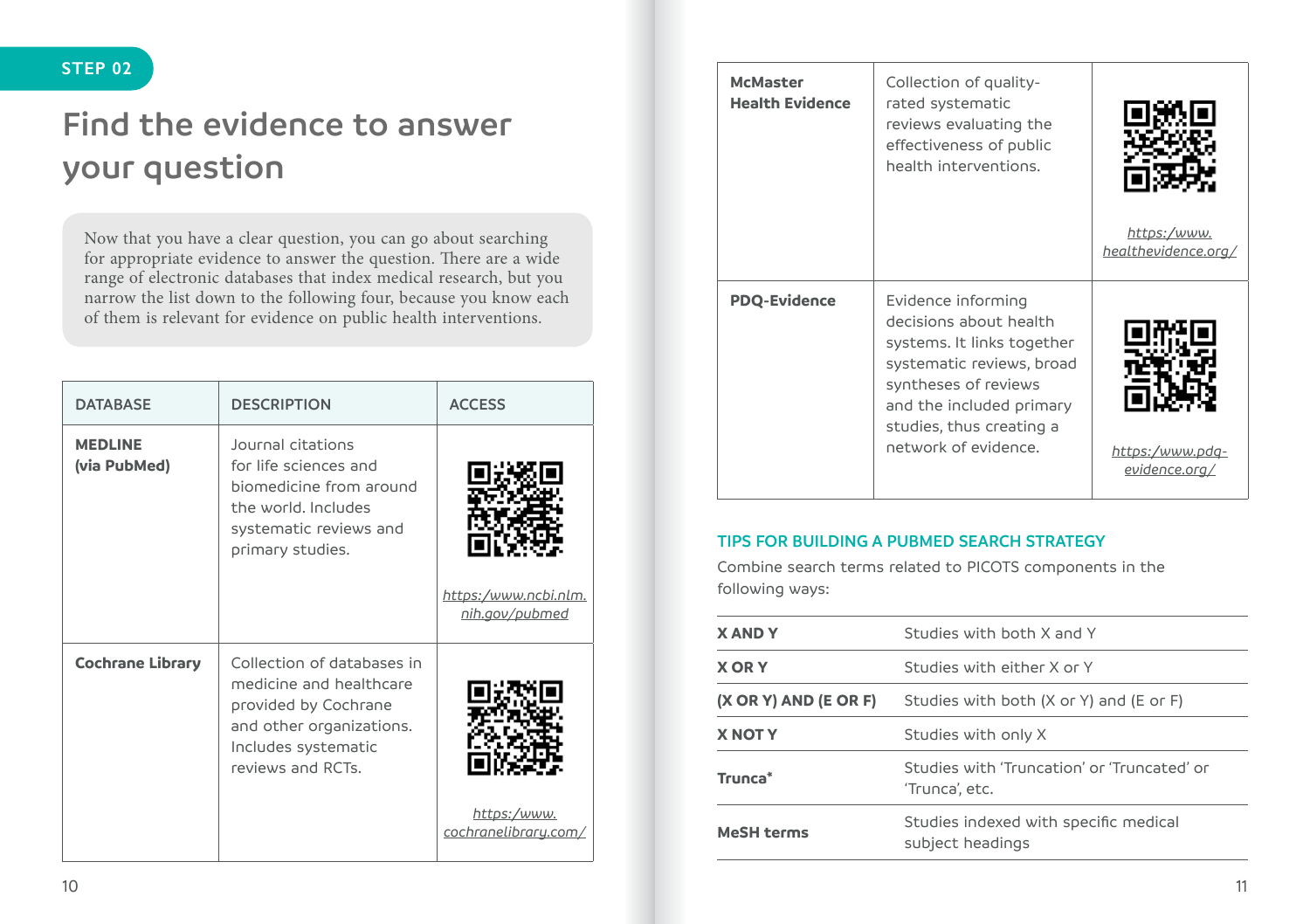Given that both RCTs and systematic reviews would be relevant to your question, you decide to search MEDLINE using PubMed. Using the tips above, you develop the following search strategy, based on the PICO components identified in Step 1:

#### **Example search strategy**

| Population            | "Tobacco smokers" OR smok* OR "Tobacco<br>Smoking"[Mesh]                                                                                     |  |
|-----------------------|----------------------------------------------------------------------------------------------------------------------------------------------|--|
|                       | <b>AND</b>                                                                                                                                   |  |
| Intervention          | "physical activity" OR sport* OR exercis*                                                                                                    |  |
|                       | <b>AND</b>                                                                                                                                   |  |
| Comparison            | "education" OR "training" or "inform*"                                                                                                       |  |
|                       | <b>AND</b>                                                                                                                                   |  |
| Outcomes <sup>3</sup> | "Smoking cessation" OR "Smoking cessation"<br>[MeSH] OR quit" OR stop"                                                                       |  |
|                       | <b>AND</b>                                                                                                                                   |  |
| Study design          | "Systematic review" OR Review OR<br>"Systematic Review" [Publication Type] OR<br>"Randomized controlled trial"[Publication<br>Typel OR "RCT" |  |

<sup>&</sup>lt;sup>3</sup> Adding outcomes to a search strategy can restrict the number of records retrieved. Therefore, depending on your question, you might want to consider omitting keywords linked to the outcome in your search.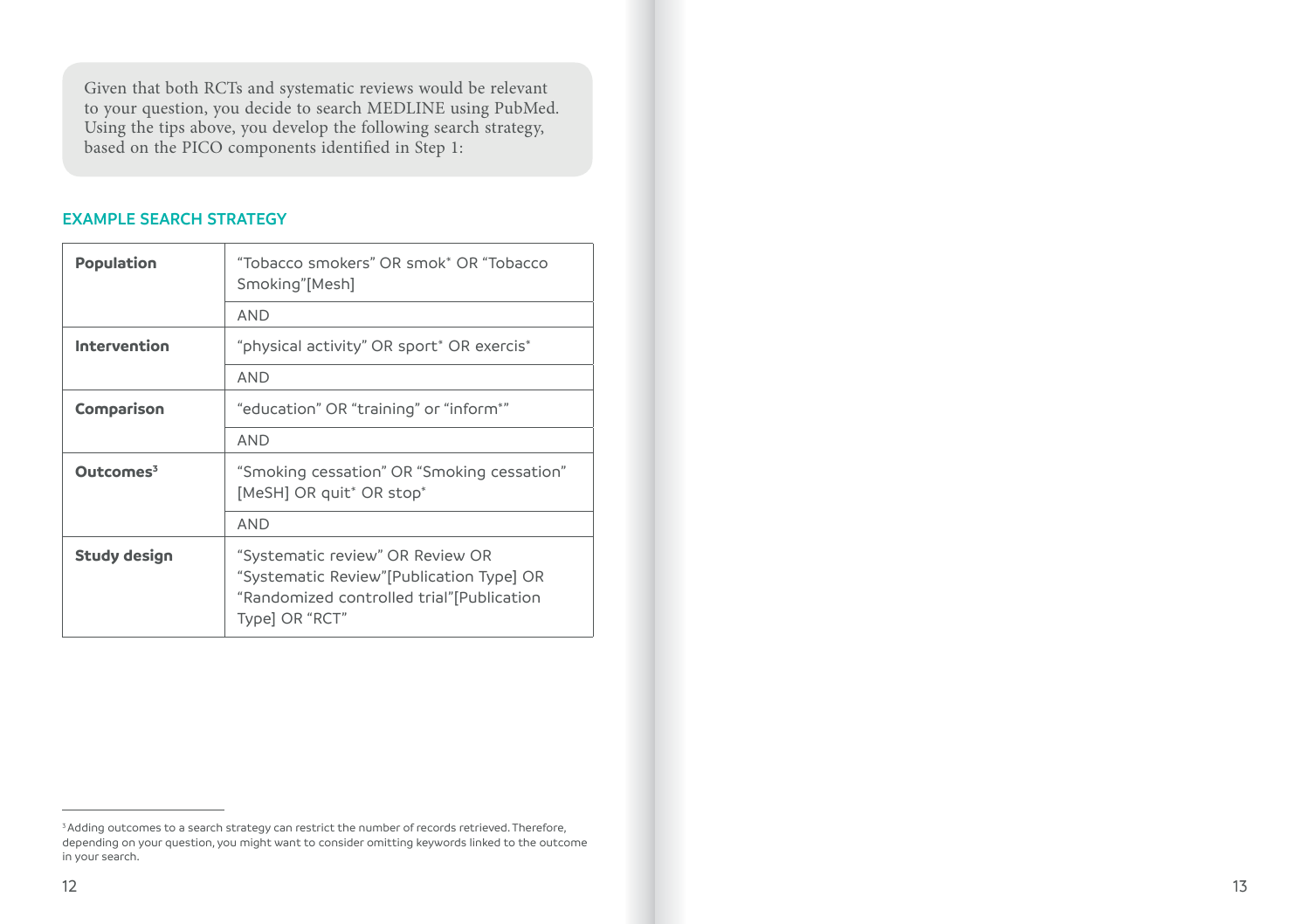# **Critically appraise and interpret the evidence**

After searching in PubMed, it is time to sift through the search output to see if you can find something that may help answer your question. Once you have identified a suitable study, you need to make sure that it is relevant and trustworthy, and that you understand the results.



In **assessing the relevance** of public health evidence, we should compare the PICO elements of the studies identified with those of our question of interest; if these match on all aspects the study results can be considered applicable.

You initially find a RCT, Stamatis et al. 2009, that seems relevant to your question, as it examines the effectiveness of the Be Active Worksites Programme. This program expands the standard support for smoking cessation among employees, which includes the provision of educational materials on the negative health effects of smoking, to include opportunities for regular physical activity. But just because it is relevant, it does not mean you can trust the results; for this you will need to think about and appraise the study's quality.

**Appraising the quality** of a study involves assessing how the study was conducted, i.e. the extent that the applied methods avoid systematic errors (bias) in the results.

The **Cochrane EPOC risk of bias tool**<sup>4</sup> is one of many tools that can be used to appraise the quality of **primary studies**. The version of the tool seen below can be used to appraise the quality of RCTs, cluster RCTs, non-randomized controlled trials, and controlled before-after studies:

- Was the allocation sequence adequately generated?
- Was the allocation adequately concealed?
- Were baseline outcome measurements similar?
- Were baseline characteristics similar?
- Were incomplete outcome data adequately addressed?
- Was knowledge of the allocated interventions adequately prevented during the study?
- Was the study adequately protected against contamination?
- Was the study free from selective outcome reporting?
- Was the study free from other risks of bias?

<sup>4</sup>Cochrane Effective Practice and Organisation of Care (EPOC). Suggested risk of bias criteria for EPOC reviews. EPOC Resources fo r review authors, 2017. Available at: *[https:/epoc.cochrane.org/](https://epoc.cochrane.org/resources/epoc-resources-review-authors) [resources/epoc-resources-review-authors](https://epoc.cochrane.org/resources/epoc-resources-review-authors)*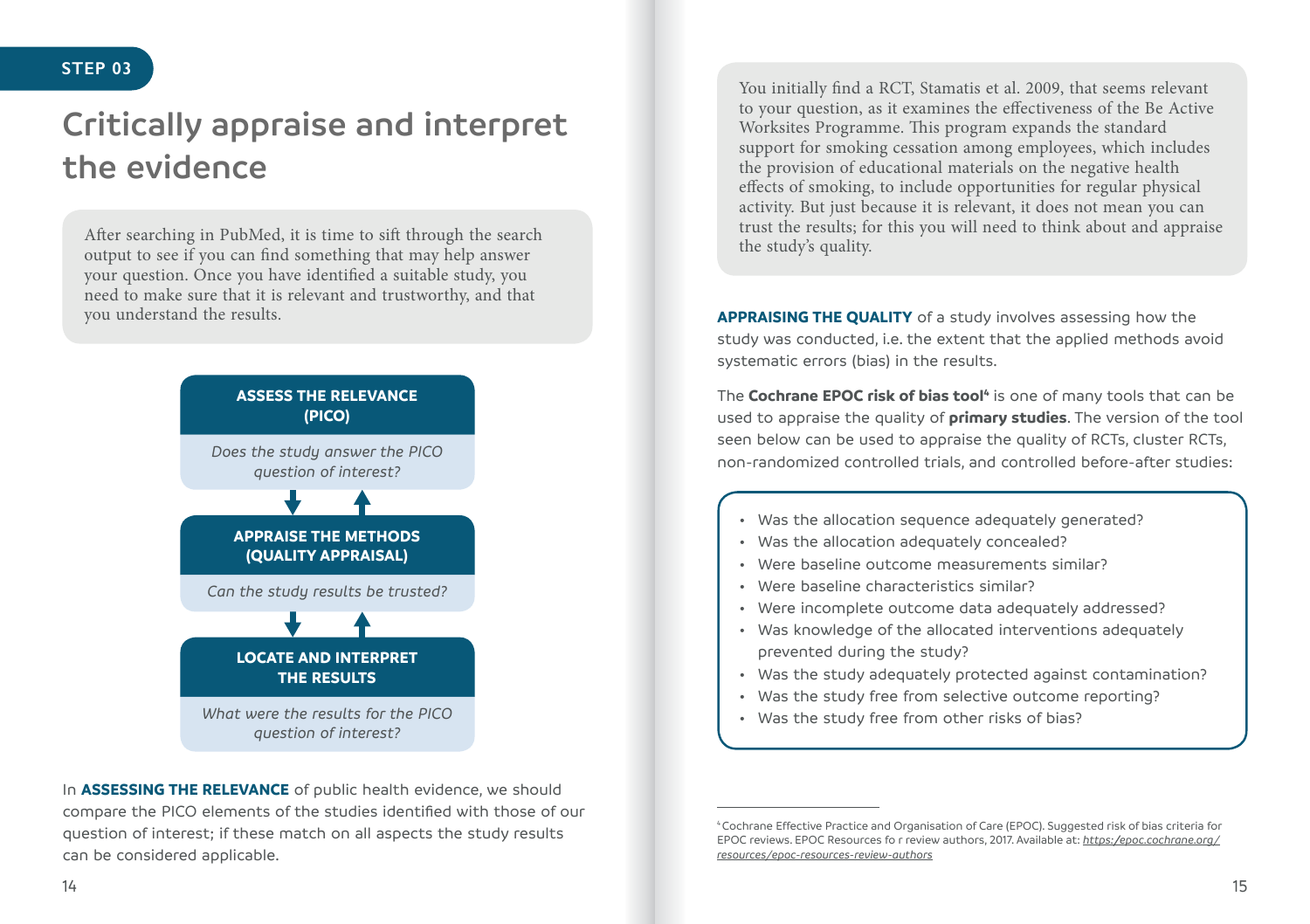In this trial by Stamatis et al. 2009, 1631 smoking employees working in a large factory were randomly allocated using a computer random number generator to receive either the Be Active Worksites Programme immediately (intervention) or at a later point in time (control). Participants in both groups additionally received standard educational materials, highlighting the negative health effects of smoking. After randomisation, 841 individuals, received the intervention, while 790 individuals, received the control. The primary outcome of interest was 30-day smoking cessation – not having smoked in the previous 30 days – among former smokers. The study also assessed the number of cigarettes each individual smoked per day as a secondary outcome. Outcomes as well as participant characteristics were obtained from all 1631 employees through a survey conducted both at baseline and follow-up, 9 months after the implementation of the intervention. Relevant participant characteristics and smoking rates were balanced across groups after randomisation.

Using the Cochrane EPOC risk of bias tool, we identify multiple potential sources of bias for this study.

- • Knowledge of the allocated intervention was not prevented (and would indeed be infeasible for this type of intervention); given that outcomes were collected through a survey and based upon participant recall, whether the participant received the intervention or not may have influenced how a given participant responded; for example, participants having received the intervention may be more likely than those not having received the intervention to underreport on smoking, if they feel this is the more desirable answer.
- • Given that all participants were employees and worked at the same factory, some contamination likely took place, as those who did not receive the intervention likely heard about or observed parts of the programme; this may have biased the results.

Although the study quality is not perfect, you decide that the results of this RCT may still be trustworthy, and that you wish to continue on to interpret the study results.

#### **Other tools to assess the quality of primary studies:**

- **• The revised Cochrane risk of bias tool for randomized controlled trials (RoB 2.0):** 
	- *[https:/sites.google.com/site/riskofbiastool/welcome/rob](https://sites.google.com/site/riskofbiastool/welcome/rob-2-0-tool%20%20)-2-0-tool*
- **• Risk of Bias in Non-randomized Studies of interventions (ROBINS-I):**

*[https:/sites.google.com/site/riskofbiastool/welcome/home](https://sites.google.com/site/riskofbiastool/welcome/home)*

**INTERPRETING THE RESULTS** involves critically reading the results section, including the text, tables and figures, locating and making sense of the results that address the PICO of interest. Often not all of the results reported in a publication address the relevant PICO.

In comparative studies, data are generally compared using specific effect estimates. Outcome data are often expressed in either dichotomous form (e.g. ceased smoking, yes or no) or continuous form (e.g. number of cigarettes smoked, 0-40 cigarettes/day).

In the RCT, Stamatis et al. 2009, you identify and need to interpret the following results. Regarding the primary outcome – 30-day smoking cessation: at follow-up, of those who received the intervention, 159 had not smoked in the previous 30 days. In the control group, 122 had not smoked in the previous 30 days.

In conceptualising effect estimates for dichotomous outcomes, a 2x2 table is helpful. With this information, we can fill out a 2x2 table as follows:

|                                     |            | <b>Outcome</b> (Smoking cessation) |             |                  |
|-------------------------------------|------------|------------------------------------|-------------|------------------|
|                                     |            | <b>YES</b>                         | <b>NO</b>   | <b>TOTAL</b>     |
| Intervention                        | <b>YES</b> | 159 (a)                            | 682(b)      | $841(a+b)$       |
| (Promotion of<br>physical activity) | <b>NO</b>  | 122(c)                             | 668 (d)     | $790$ (c+d)      |
|                                     | TOTAL      | $281(a+c)$                         | $1350(b+d)$ | $1631 (a+b+c+d)$ |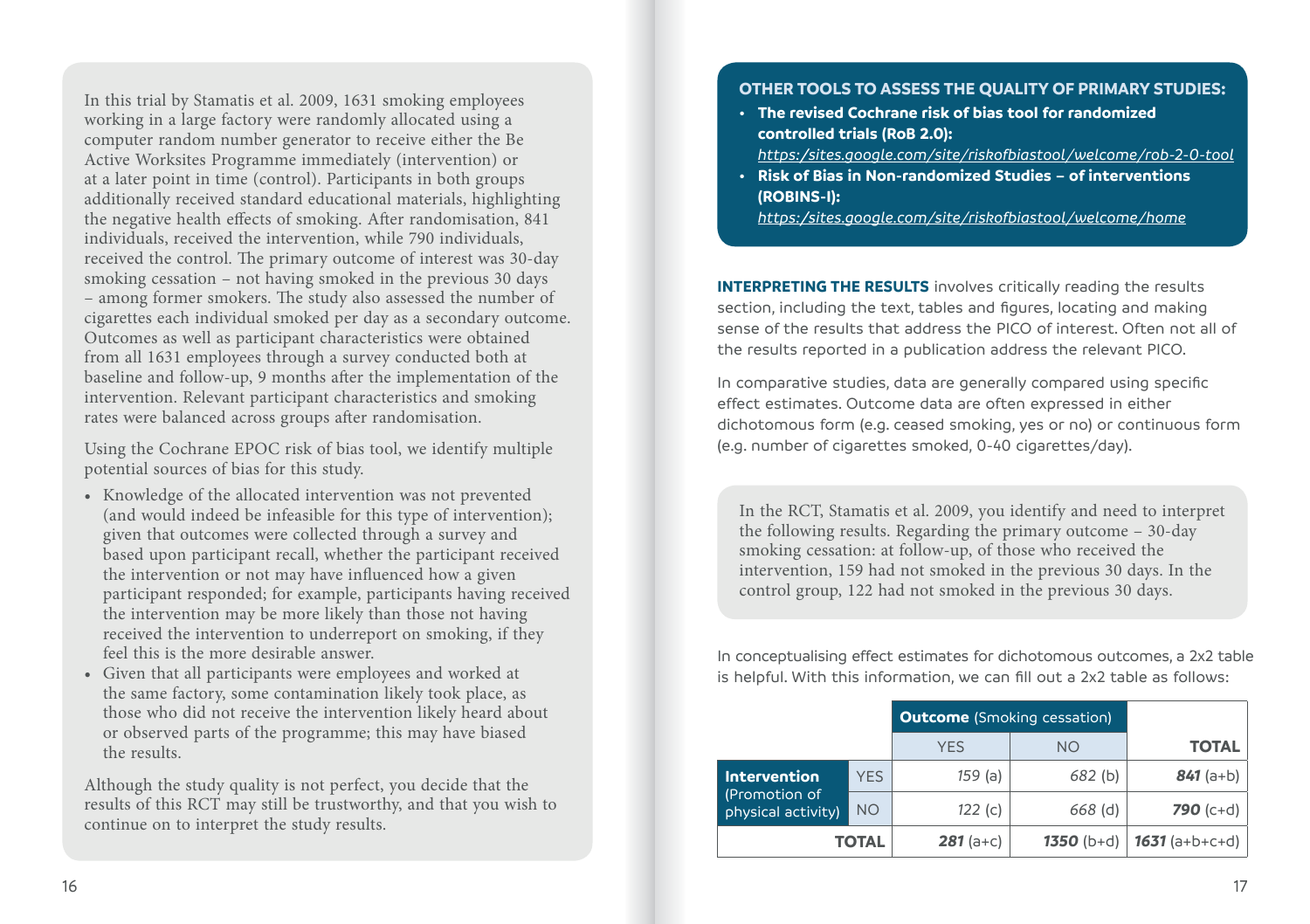For dichotomous outcomes, typical effect estimates include the **risk ratio (RR)** (also called relative risk) and the **odds ratio (OR)**, these are calculated for the 2x2 table above as follows:

| Risk in the intervention group $(R_{01})$             | $R_{III} = a/(a+b) = 159/841 = 0.189$ (19%)      |
|-------------------------------------------------------|--------------------------------------------------|
| Risk in the control group $(R_{[c]})$                 | $R_{\text{IC}} = c/(c+d) = 122/790 = 0.154(15%)$ |
| <b>Risk ratio (RR)</b><br>(also called relative risk) | $RR = R_{II}/R_{IC1} = 0.189/0.154 = 1.22$       |
| Odds in the intervention group $(O_{11})$             | $Q_{\text{III}} = a/b = 159/682 = 0.23$          |
| Odds in the control group $(O_{\text{rel}})$          | $Q_{\text{IC1}} = c/d = 122/668 = 0.18$          |
| Odds ratio (OR)                                       | $OR = O_{III}/O_{IC1} = 0.23/0.18 = 1.28$        |

As calculated above, the risk of 30-day smoking cessation was 0.189 in the intervention group and 0.154 in the control group. This corresponds to a RR of 1.22 (95% confidence interval: 0.99 to 1.52), i.e. in this sample those receiving the intervention were 22% more likely to cease smoking. This suggests that the intervention may have been effective, but the confidence interval shows considerable uncertainty surrounding this effect.

Regarding the secondary outcome – number of cigarettes smoked per day: participants who received the intervention smoked 11.4 cigarettes per day at follow-up. In the control group, participants smoked 12.3 cigarettes per day at follow-up.

For continuous outcomes, a typical effect estimate includes the **mean difference**; this is simply the absolute difference between the mean values in intervention and control groups, which can be calculated as follows:

| Mean in the intervention group $(X_{[1]})$ | 11.4 cigarettes per day                                                        |
|--------------------------------------------|--------------------------------------------------------------------------------|
| Mean in the control group $(X_{[C]})$      | 12.3 cigarettes per day                                                        |
| Mean difference (MD)                       | $X_{\text{fil}} - X_{\text{ICI}} = 11.4 - 12.3$<br>$= -0.9$ cigarettes per day |

This means intervention group smoked on average 0.9 cigarettes less than the control group (mean difference = -0.9, 95% confidence interval: -1.8 to 0.01). This suggests that the intervention may have been effective, but there is considerable uncertainty surrounding this effect.

Given that you had some concerns regarding the study quality of Stamatis et al. 2009, you decide to have another look at your PubMed results. As the systematic review is the most reliable study design for summarizing and synthesizing evidence of intervention effectiveness, you are especially interested in finding a systematic review.

You identify a systematic review, Choate et al. 2017, assessing whether occupational educational programs lead to smoking cessation. This systematic review looked at, among other categories, interventions which contain an additional physical activity component. It included Stamatis et al. 2009, as well as four other studies with a physical activity component: Gibbs et al. 2013, White et al. 2011, Humphreys et al. 2015, and Wisdom et al. 2015. You thus decide this systematic review is relevant, but now you need to think whether you can trust the results.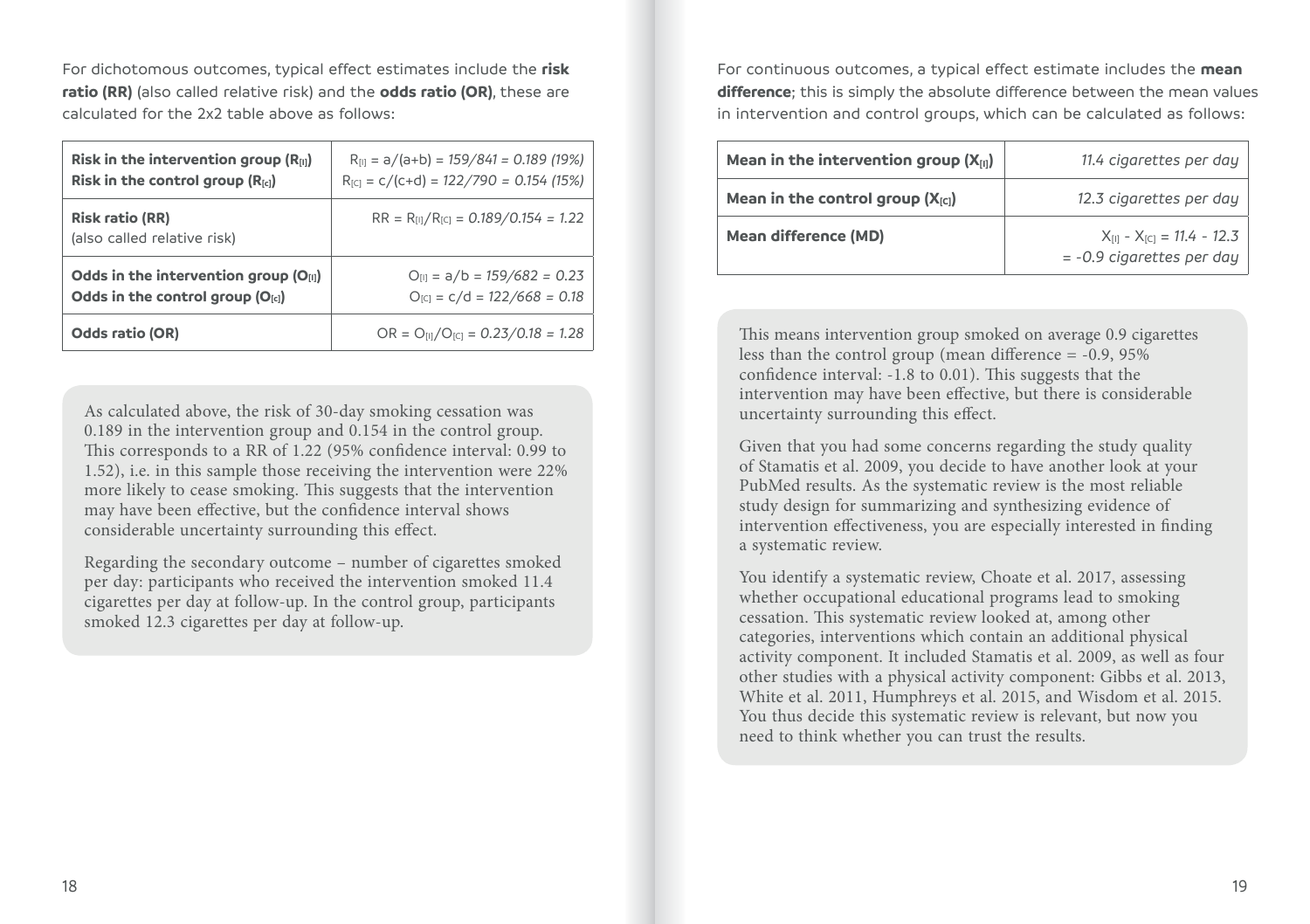**AMSTAR 2<sup>5,6</sup>** is a commonly used tool for assessing the quality of public health relevant **systematic reviews**:

- Did the research questions and inclusion criteria for the review include the components of PICO?
- Did the report of the review contain an explicit statement that the review methods were established prior to the conduct of the review and did the report justify any significant deviations from the protocol?
- Did the review authors explain their selection of the study designs for inclusion in the review?
- Did the review authors use a comprehensive literature search strategy?
- Did the review authors perform study selection in duplicate?
- Did the review authors perform data extraction in duplicate?
- Did the review authors provide a list of excluded studies and justify the exclusions?
- Did the review authors describe the included studies in adequate detail?
- Did the review authors use a satisfactory technique for assessing the risk of bias in individual studies that were included in the review?
- Did the review authors report on the sources of funding for the studies included in the review?
- If meta-analysis was performed did the review authors use appropriate methods for statistical combination of results?
- If meta-analysis was performed, did the review authors assess the potential impact of RoB in individual studies on the results of the meta-analysis or other evidence synthesis?
- Did the review authors account for RoB in individual studies when interpreting/discussing the results of the review?
- Did the review authors provide a satisfactory explanation for, and discussion of, any heterogeneity observed in the results of the review?
- If they performed quantitative synthesis did the review authors carry out an adequate investigation of publication bias (small study bias) and discuss its likely impact on the results of the review?
- Did the review authors report any potential sources of conflict of interest, including any funding they received for conducting the review?

**Another tool to assess the quality of systematic reviews:** 

• **ROBIS: A tool to assess risk of bias in systematic reviews**  *[https:/www.bristol.ac.uk/population-health-sciences/](https://www.bristol.ac.uk/population-health-sciences/projects/robis/) [projects/robis/](https://www.bristol.ac.uk/population-health-sciences/projects/robis/)*

<sup>5</sup> Shea BJ, Reeves BC, Wells G, Thuku M, Hamel C, Moran J, Moher D, Tugwell P, Welch V, Kristjansson E, Henry DA. AMSTAR 2: a critical appraisal tool for systematic reviews that include randomised or non-randomised studies of healthcare interventions, or both. BMJ. 2017 Sep 21;358:j4008. <sup>6</sup>*[https:/amstar.ca/Amstar-2.php](https://amstar.ca/Amstar-2.php)*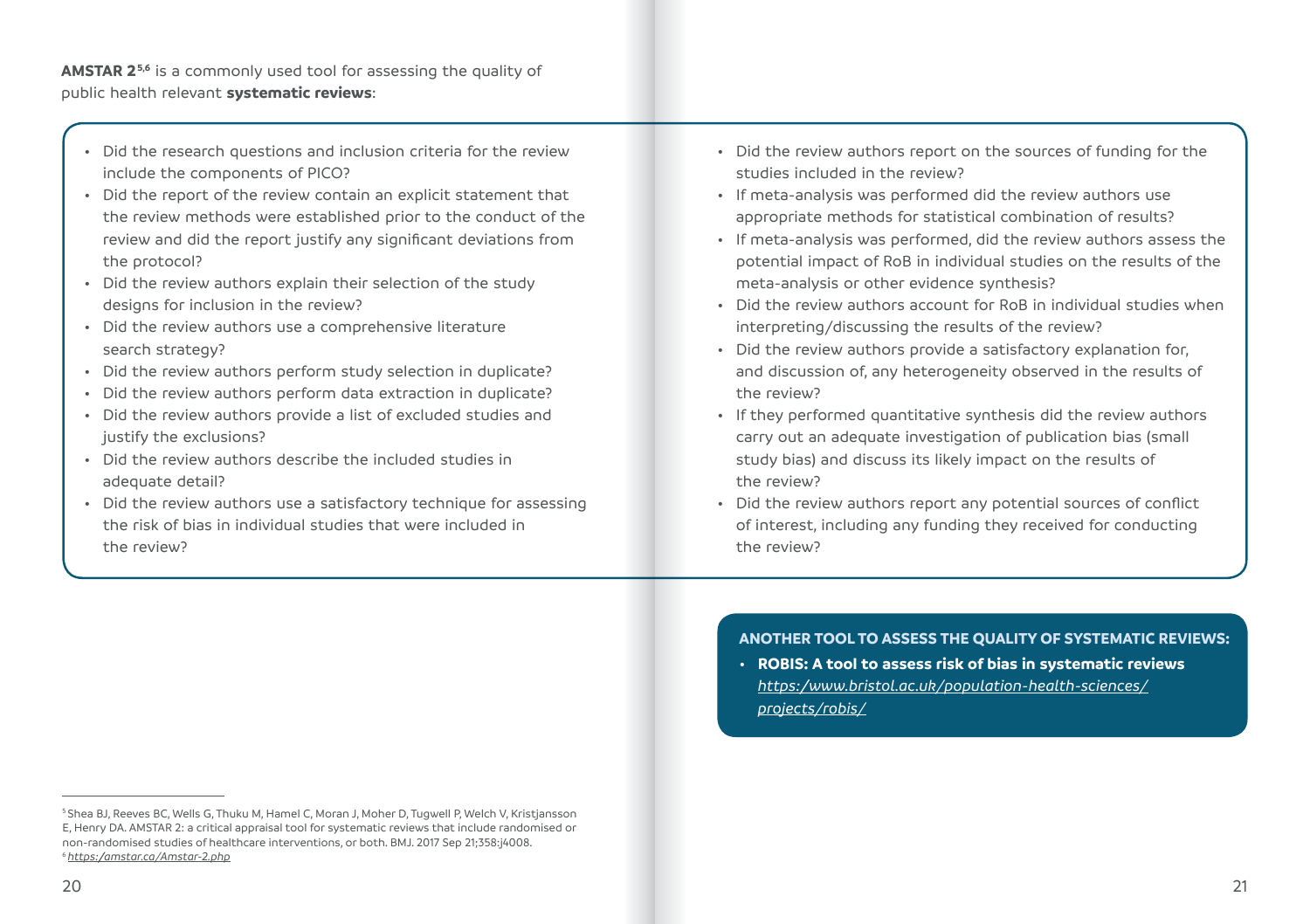In the systematic review, Choate et al. 2017, the PICO of interest as well as the included study designs are well defined. The search strategy appears appropriate and comprehensive, and screening, extraction and the risk of bias were performed in duplicate. The review authors conducted a meta-analysis, in which they assessed and commented on heterogeneity, and assessed the risk of publication bias.

In looking through the AMSTAR 2 tool, however, you realise there are some points in the review at which the results may have been biased:

- In conducting and interpreting the meta-analysis, review authors did not account for the risk of bias of individual studies
- Similarly, in discussing the results of the review, review authors did not consider the risk of bias of individual studies

Nevertheless, given that most of the included studies were low risk of bias, you decide that you can likely trust the results of Choate et al. 2017. The forest plot for this meta-analysis can be seen here:

The forest plot shows a risk ratio and 95% confidence interval for each included study. It also provides a pooled risk ratio, which is a weighted average of the effect estimates from each included study. The pooled risk ratio of 1.16 (95% confidence interval: 1.11 to 1.20) suggests that occupational educational programs with an additional physical activity component lead to improved smoking cessation; the confidence interval shows little uncertainty surrounding this effect.

In interpreting the results from meta-analyses, it is important to consider whether there was substantial heterogeneity across included studies. Both a visual inspection of the graph (checking the extent to which all confidence intervals overlap) and the  $I<sup>2</sup>$  value (here 15%, possible range 0-100%) suggest that only little heterogeneity is present.

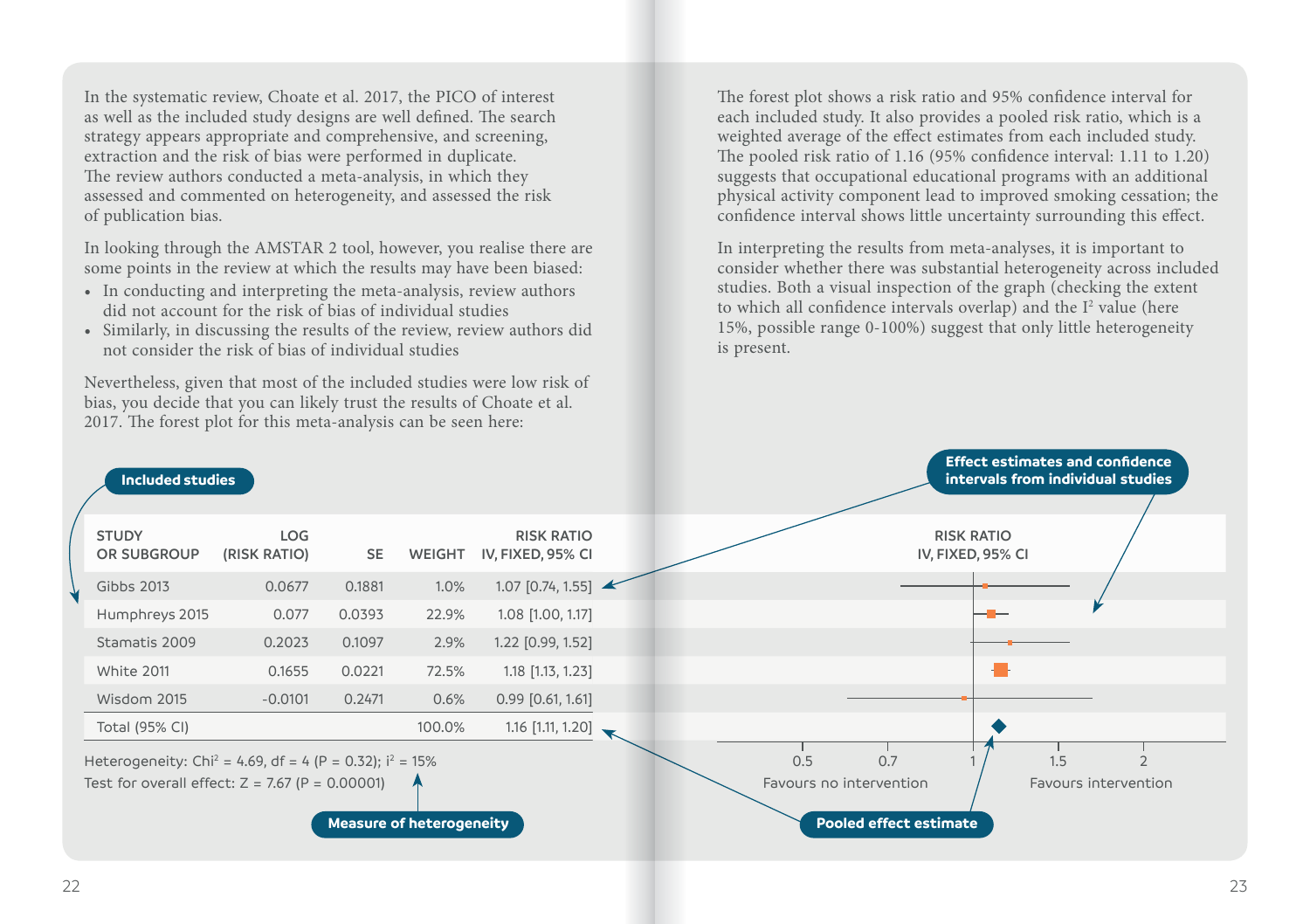### **Apply the findings in your context**

At this point you have formulated a clear question, searched for relevant evidence, identified a relevant systematic review, determined that the systematic review was well-conducted and located and interpreted the results. Based on the systematic review, Choate et al. 2017, you determine that workplace educational interventions on smoking cessation that include the promotion of physical activity could be effective for reducing smoking rates in

When applying evidence, however, it is important to remember that the research evidence on its own is not sufficient to make a decision. A useful tool which highlights other aspects which may be important in the decision-making process is the GRADE Evidence to Decision (EtD) framework.7,8 These aspects include:

- **Problem:** Is the problem a priority?
- **Desirable effects:** How substantial are the desirable anticipated effects?
- **Undesirable effects:** How substantial are the undesirable anticipated effects?
- **Certainty of evidence:** What is the overall certainty of the evidence of effects?
- **Values:** Is there important uncertainty about or variability in how much people value the main outcomes?
- **Balance of effects:** Does the balance between desirable and undesirable effects favor the intervention or the comparison?
- **Resource requirements:** How large are the resource requirements? What is the certainty of the evidence of resource requirements? Are the net benefits with the incremental cost?
- **Feasibility:** Is the intervention feasible to implement?
- **Equity:** What is the impact on health equity?
- **Acceptability:** Is the intervention acceptable to key stakeholders?

#### **Another tool which highlights other aspects which may be important in the decision-making process:**

• **The WHO-INTEGRATE framework9** *[https:/gh.bmj.com/content/4/Suppl](https://gh.bmj.com/content/4/Suppl_1/e000844)\_1/e000844*

In a meeting at the Ministry of Health, you are provided with the following pieces of information:

- The available budget for implementing the plan to reduce the prevalence of smoking has been reduced by 50%
- The plan should be implemented beginning in 3 months
- Several of the largest employers in the country have recently expressed interest in implementing physical activity programmes at the workplace

Now in deciding whether or not you will recommend that the Ministry of Health should focus on implementing such interventions, you need to think of not only whether it will effectively lead to reduced smoking rates among adults, but also whether implementing such a programme will be affordable, feasible and acceptable to various stakeholders. In this case, you feel that the limited budget and short timeline may be problematic. At the same time you feel that the expressed willingness of several large employers to participate and the likelihood of a positive benefit with very little harm outweigh these concerns. Given all these considerations, your recommendation to the Ministry of Health is a strong recommendation for implementing workplace educational interventions on smoking cessation that include the promotion of physical activity.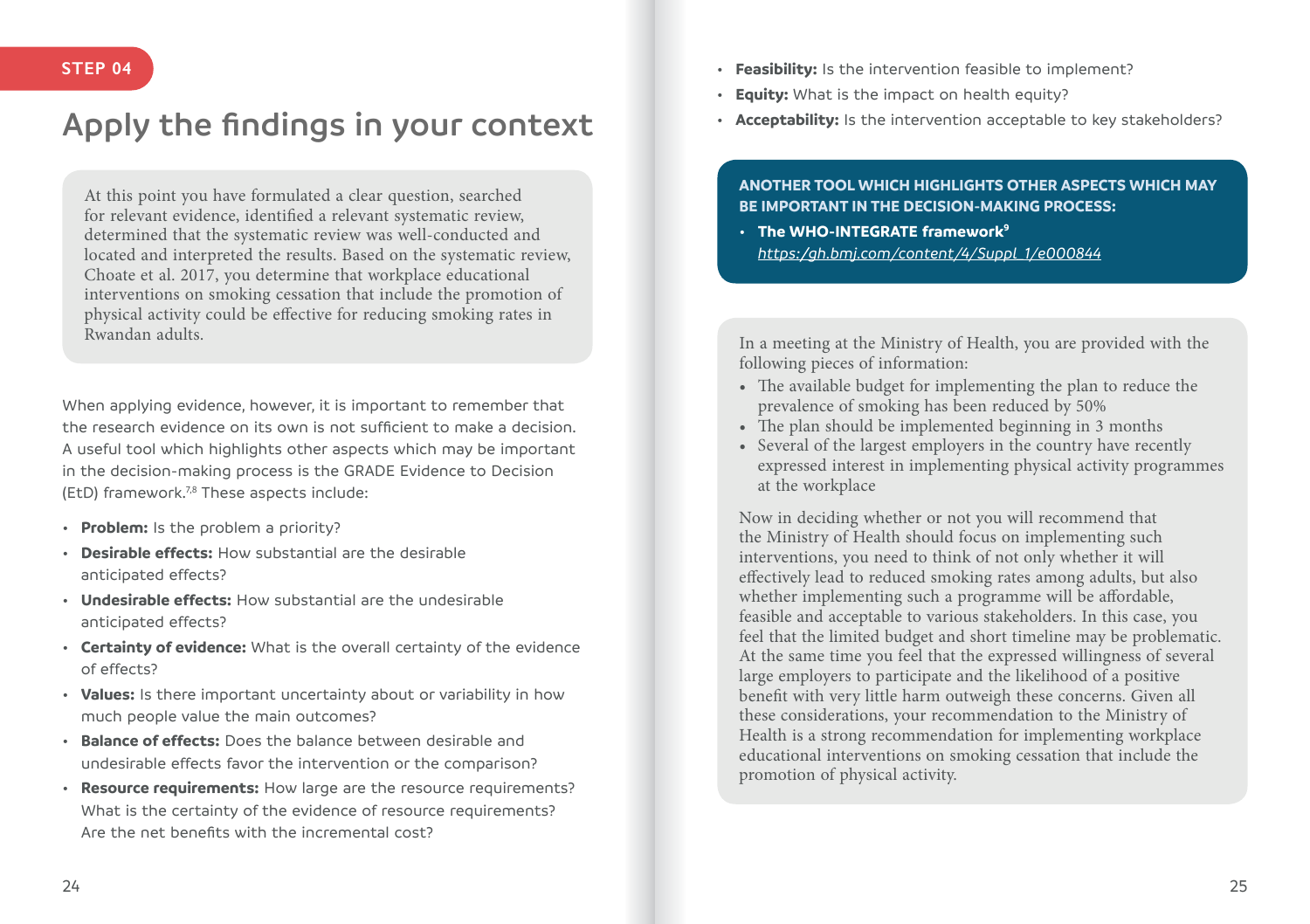#### **Types of recommendation:**

- Strong/Conditional recommendation against …
- Conditional recommendation for either … or …
- Strong/Conditional recommendation for …

*If necessary provide a justification, subgroup considerations, implementation considerations, steps for monitoring and evaluation, research priorities.*

### **Evaluate the process**

After we have made our recommendation, it is important for us to reflect over this process. After all, this type of intervention may or may not be successful in Rwanda – some adaptation may be necessary in the future, or another intervention may be more appropriate. We may also continue to collaborate with the Ministry of Health or others in the future in helping to inform public health decisions, and it is important that we learn from what went well and what could be improved upon.

Evaluating the EBPH process involves critical reflection on the following:

- Did we ask the right question?
- Did we search efficiently?
- Did we find the best evidence?
- Did we identify the strengths and weaknesses of the evidence?
- Did we interpret the results correctly?
- Did we consider all other important factors when applying the evidence?
- What can we do better next time?

In reflecting on the process, for example, you may consider the following aspects highly relevant for improving the EBPH process:

- You find two additional relevant systematic reviews by looking at PDQ-Evidence, and decide that in the future you should search more comprehensively for evidence
- You wonder whether you thought enough about the implications for equity with regard to the intervention; those living in poverty will perhaps not be protected by interventions at the workplace, and an expansion of or addition to the intervention may be appropriate

<sup>7</sup> Alonso-Coello P, Schunemann HJ, Moberg J, et al. GRADE Evidence to Decision (EtD) frameworks: a systematic and transparent approach to making well informed healthcare choices. 1: Introduction. Bmj 2016;353:i2016. doi: 10.1136/bmj.i2016 [published Online First: 2016/06/30] *[https:/www.bmj.com/](https://www.bmj.com/content/bmj/353/bmj.i2016.full.pdf) [content/bmj/353/bmj.i2016.full.pdf](https://www.bmj.com/content/bmj/353/bmj.i2016.full.pdf)*

<sup>8</sup> Moberg J, Oxman AD, Rosenbaum S, et al. The GRADE Evidence to Decision (EtD) framework for health system and public health decisions. Health Res Policy Syst 2018;16(1):45. doi: 10.1186/s12961- 018-0320-2 [published Online First: 2018/05/31] *[https:/health-policy-systems.biomedcentral.com/](https://health-policy-systems.biomedcentral.com/articles/10.1186/s12961-018-0320-2) [articles/10.1186/s12961-018-0320-2](https://health-policy-systems.biomedcentral.com/articles/10.1186/s12961-018-0320-2)*

<sup>9</sup> Rehfuess EA, Stratil JM, Scheel IB, et al. The WHO-INTEGRATE evidence to decision framework version 1.0: integrating WHO norms and values and a complexity perspective. BMJ Global Health 2019;4:e000844.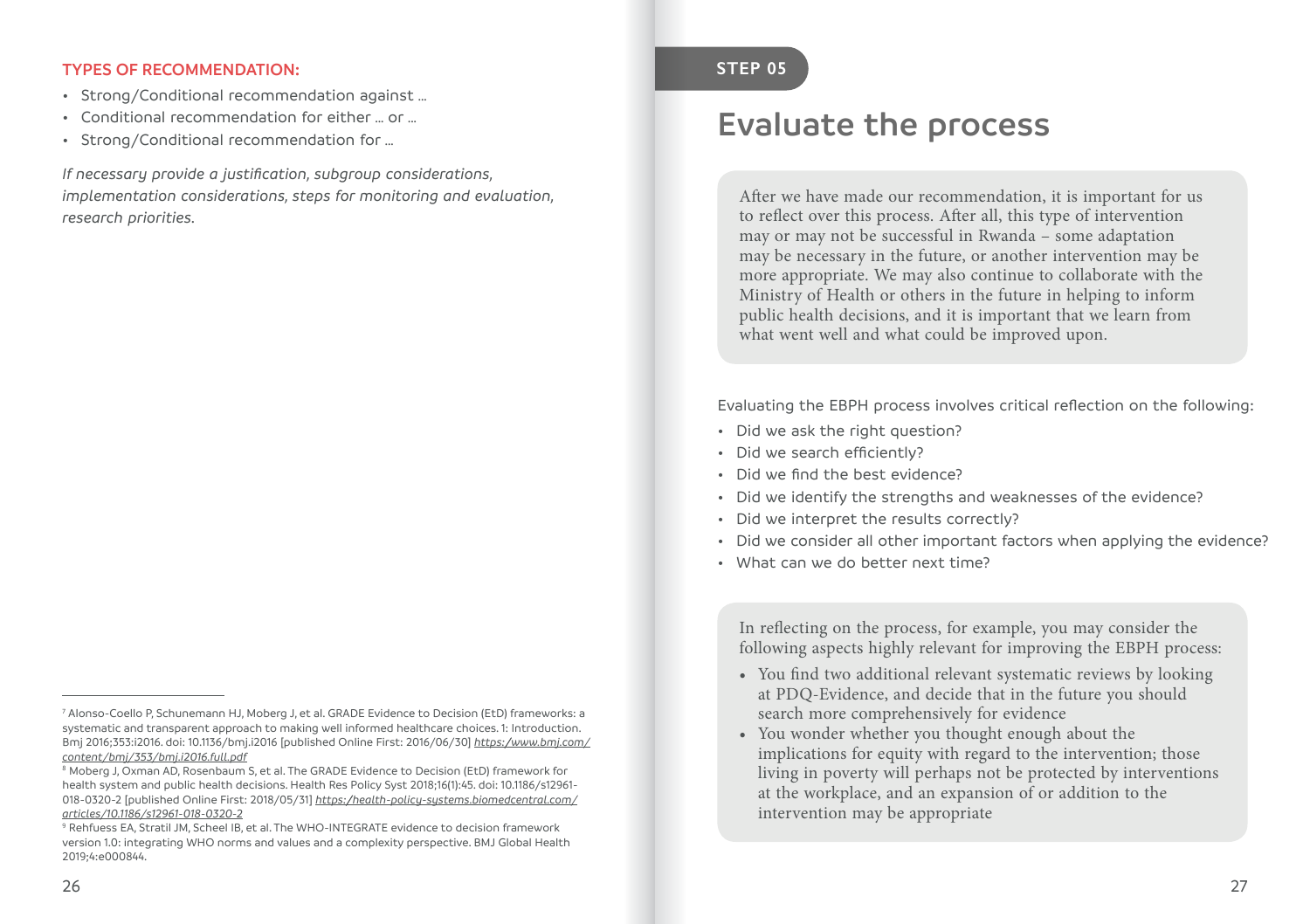### GLOSSARY:

**Absolute effect:** Difference between the baseline risk of an outcome and the risk of outcome after the intervention is applied. Absolute effect is based on the relative magnitude of an effect and baseline risk.

**Bias:** A systematic error or deviation in results from the truth. The main types of bias arise from systematic differences in the groups that are compared (selection bias), the care that is provided, exposure to other factors apart from the intervention of interest (performance bias), withdrawals or exclusions of people entered into a study (attrition bias) or how outcomes are assessed (detection bias). Reviews of studies may also be particularly affected by reporting bias, where a biased subset of all the relevant data is available.

**Boolean operators:** In searching, terms which form the basis of database logic; they connect search words to either narrow or broaden the results. The basic Boolean operators include 'AND', 'OR' and 'NOT'.

**Certainty of evidence:** The extent to which our confidence in an estimate of the effect is adequate to support a particular recommendation. The certainty of evidence reflects the extent to which we are confident that an estimate of the effect is correct.

**Cluster-randomised controlled trial:** A trial in which clusters of individuals (e.g. clinics, families, geographical areas), rather than individuals themselves, are randomly allocated to one of two or more interventions. In such studies, care should be taken to avoid unit of analysis errors.

**Confidence interval:** A measure of the uncertainty around the main finding of a statistical analysis. Estimates comparing an experimental intervention with a control, are usually presented as a point estimate and a 95% confidence interval. This means that if someone were to keep repeating a study in other samples from the same population, 95% of the confidence intervals from those studies would contain the true value of the unknown quantity. Alternatives to 95%, such as 90% and 99% confidence intervals, are sometimes used. Wider intervals indicate lower precision; narrow intervals, greater precision.

**Confounder:** A factor that is associated with both the intervention (or exposure) and the outcome of interest.

**Effectiveness:** The extent to which a specific intervention, when used under ordinary circumstances, does what it is intended to do.

**Estimate of effect/overall estimate of effect (effect estimate):**

The observed relationship between an intervention and an outcome expressed as, for example, a number needed to treat to benefit, odds ratio, risk difference, risk ratio, standardised mean difference, or weighted mean difference.

**External validity:** The extent to which results provide a correct basis for generalisations to other circumstances. For instance, a meta-analysis of trials of elderly patients may not be generalisable to children.

**Forest plot:** A graphical representation of the individual results of each study included in a meta-analysis together with the combined meta-analysis result.

**GRADE (Grading of Recommendations, Assessment, Development**  and **Evaluation):** An approach for rating the certainty of a body of evidence and grading recommendations in health care. The GRADE system classifies the certainty of evidence in one of four grades: High, moderate, low, very low.

**Health inequity:** Differences in health that are avoidable and also considered unfair or unjust.

**Heterogeneity:** The variation in, or diversity of, participants, interventions, and measurement of outcomes across a set of studies, or the variation in internal validity of those studies. OR: statistical heterogeneity: degree of variation in the effect estimates from a set of studies.

**I 2 :** A measure used to quantify heterogeneity. It describes the percentage of the variability in effect estimates that is due to heterogeneity rather than sampling error (chance). A value greater than 50% may be considered to represent substantial heterogeneity, although this threshold is arbitrary in nature.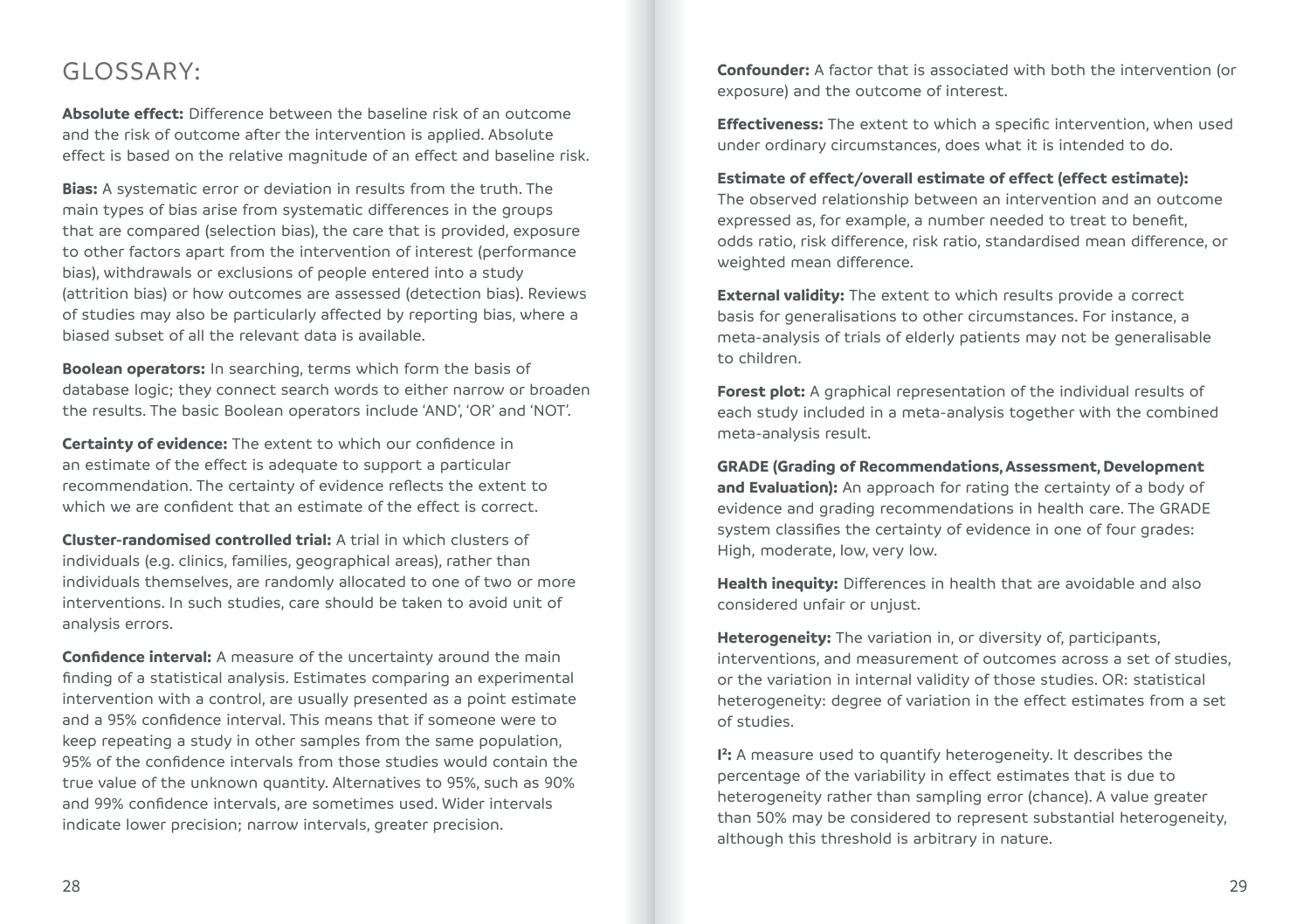**Internal validity:** The extent to which the design and conduct of a study are likely to have prevented bias. Variation in quality can explain variation in the results of studies included in a systematic review. More rigorously designed (better quality) trials are more likely to yield results that are closer to the truth.

**Intervention:** The process of intervening on people, groups, entities or objects.

**Mean difference:** A method used to combine measures on continuous scales (such as weight), where the mean, standard deviation and sample size in each group are known. The weight given to the difference in means from each study (e.g. how much influence each study has on the overall results of the meta-analysis) is determined by the precision of its estimate of effect. This method assumes that all of the trials have measured the outcome on the same scale.

**MEDLINE:** An electronic database produced by the United States National Library of Medicine (NLM). It indexes millions of articles in selected journals, available through most medical libraries, and can be accessed on the Internet.

**Meta-analysis:** The use of statistical techniques to pool the results of included studies.

**MeSH headings (Medical Subject Headings):** Terms used by the United States National Library of Medicine to index articles in Index Medicus and MEDLINE. The MeSH system has a tree structure in which broad subject terms branch into a series of progressively narrower subject terms.

**Natural experiment study:** A natural experiment is an observational study that takes advantage of a naturally occurring event or situation (e.g. policy interventions) that cannot be controlled or manipulated by the investigator and can be exploited by investigators to answer a particular question.

**Non-randomised intervention study:** A comparative study of an intervention against some control intervention (or no intervention) that is not a randomised controlled trial. There are many possible types of non-randomised intervention study, including quasi-randomised or

non-randomised controlled trials and quasi-experimental studies.

**Observational studies:** A study in which the investigators do not seek to intervene, and simply observe the course of events. Changes or differences in one characteristic (e.g. whether or not people were exposed) are studied in relation to changes or differences in other characteristic(s) (e.g. whether or not they died), without action by the investigator. There is a greater risk of selection bias than in experimental studies. Study designs typically include retrospective and prospective cohort studies and case-control studies.

**Odds ratio:** The ratio of the odds of an event in one group to the odds of an event in another group. In studies of treatment effect, the odds in the treatment group are usually divided by the odds in the control group. An odds ratio of '1' indicates no difference between comparison groups. For undesirable outcomes an OR that is less than '1' indicates that the intervention was effective in reducing the risk of that outcome.

**Outcome:** A component of a participant's clinical and functional status after an intervention has been applied, that is used to assess the effectiveness of an intervention.

#### **PRISMA (Preferred Reporting Items for a Systematic Review and**

**Meta-analysis):** The PRISMA Statement consists of a 27-item checklist and a four-phase flow diagram. The aim of the PRISMA Statement is to help authors improve the reporting of systematic reviews and meta-analyses.

**Power:** The probability of rejecting the null hypothesis when a specific alternative hypothesis is true. The power of a hypothesis test is one minus the probability of Type II error. In clinical trials, power is the probability that a trial will detect, as statistically significant, an intervention effect of a specified size. If a clinical trial had a power of 0.80 (or 80%), and assuming that the pre-specified treatment effect truly existed, then if the trial was repeated 100 times, it would find a statistically significant treatment effect in 80 of them.

**Publication bias:** Occurs when the likelihood of a study being published varies with the results it finds. Usually, this occurs when studies that find a significant effect are more likely to be published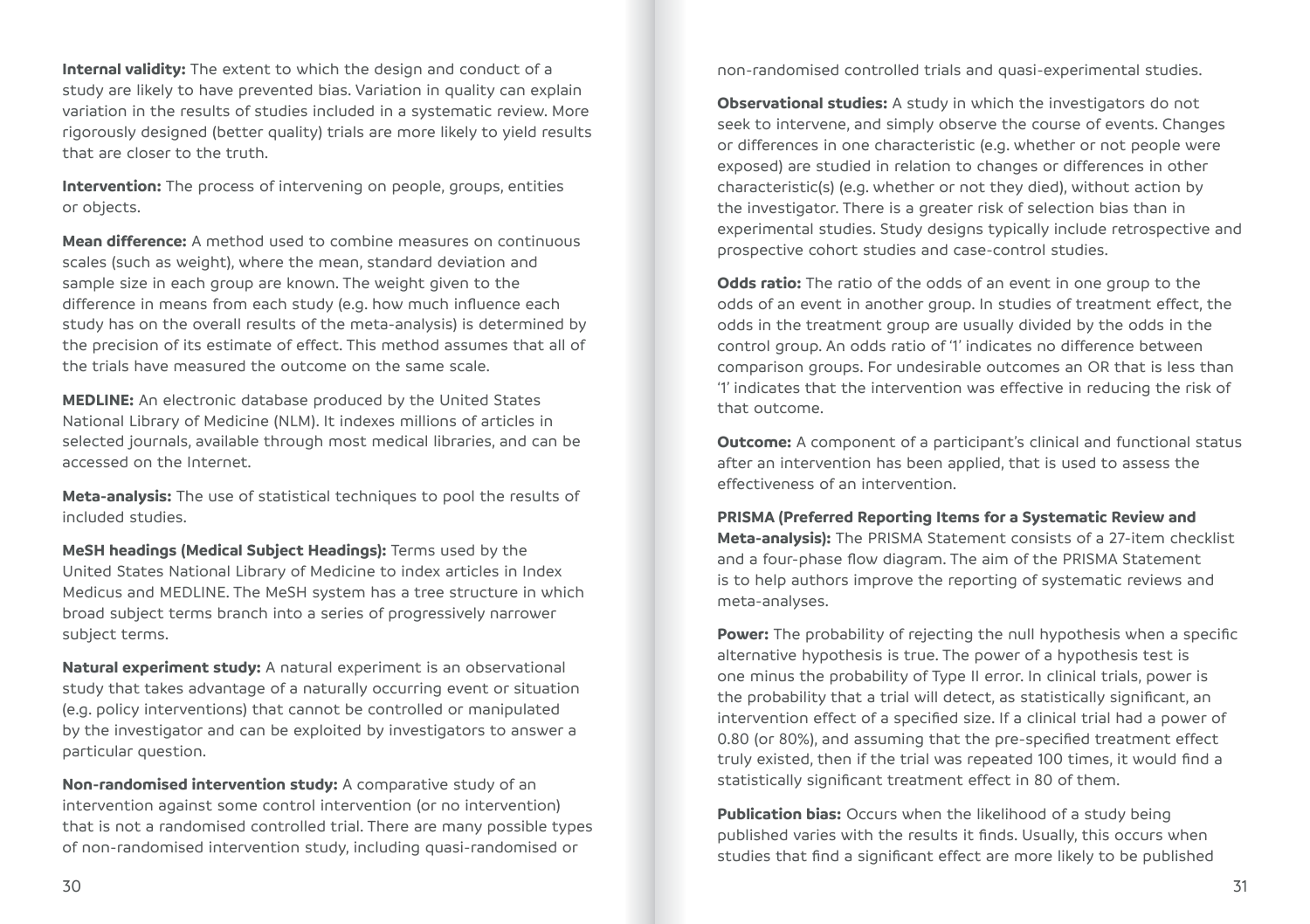than studies that do not find a significant effect, thereby making it appear from surveys of the published literature that treatments are more effective than is truly the case. Can occur through both preference for significant (positive) results by journals and selective releasing of results by interested parties. Often publication bias takes the form of slower or less prominent publication of trials with less interesting results.

**PubMed:** A free access Internet version of MEDLINE.

**p-value:** The probability (ranging from zero to one) that the results observed in a study (or results more extreme) could have occurred by chance if in reality the null hypothesis was true.

**Quasi-experimental study:** Study design in which the researcher does not control intervention allocation, instead using design aspects, such as geographical or temporal variation, to assess intervention effectiveness. Common examples include the controlled before-after study (CBA) (also referred to as a difference-in-differences study), the interrupted time-series (ITS) study.

**Quasi-randomised controlled trial:** An experiment in which trial participants are allocated to an intervention and control condition in using methods that are not random, but were intended to produce similar groups when used to allocate participants. Quasi-random methods include, for example, allocation by the person's date of birth, by the day of the week or month of the year, by a person's medical record number, or just allocating every alternate person. In practice, these methods of allocation are relatively easy to manipulate, introducing selection bias. A 'non-randomised controlled trial' uses other methods, such as convenience or self-selection to allocate participants into intervention and control conditions.

**Randomisation:** The process of randomly allocating participants into one of the arms of a controlled trial. There are two components to randomisation: the generation of a random sequence, and its implementation, ideally in a way so that those entering participants into a study are not aware of the sequence (concealment of allocation).

**Randomised controlled trial:** An experiment that compares participants that are randomly allocated to one of two or more interventions, possibly including a control intervention or no intervention.

**Reporting guidelines:** Guidelines for the reporting of studies were originally designed to help scientific authors to report well on their work. Some reporting guidelines have been used by scientific journals as mandatory guidelines. Common examples include the CONSORT statement for RCTs, the STROBE statement for observational studies and the PRISMA statement for systematic reviews.

**Relative effect:** The relative effect for a dichotomous outcome from a single study or a meta-analysis will typically be a \risk ratio (relative risk), odds ratio, or occasionally a hazard ratio.

**Relative risk/risk ratio:** The ratio of risks in two groups. In intervention studies, it is the ratio of the risk in the intervention group to the risk in the control group. A risk ratio of 1 indicates no difference between comparison groups.

**Risk:** The proportion of participants experiencing the event of interest. Thus, if out of 100 participants the event (e.g. a stroke) is observed in 32, the risk is 0.32.

**Standard error:** A measure of the variation in a sample statistic over all possible samples of the same size. The standard error decreases as the sample size increases.

**Systematic Review:** A review of a clearly formulated question that uses systematic and explicit methods to identify, select, and critically appraise relevant research, and to collect and analyse data from the studies that are included in the review.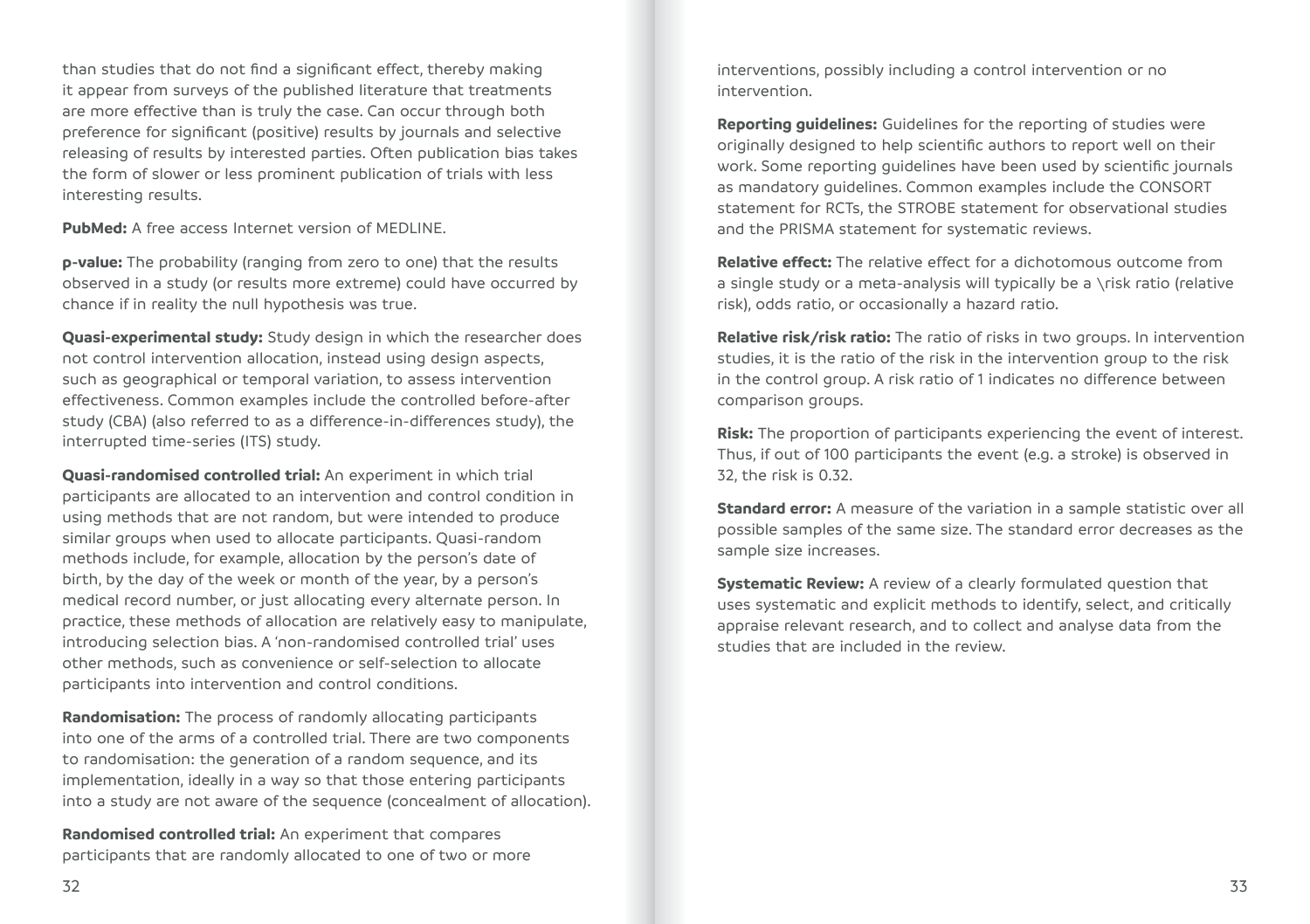### Useful resources:

| <b>NAME</b>                                                         | WHY IS THIS USEFUL?                                                                                                                           | URL                                                |
|---------------------------------------------------------------------|-----------------------------------------------------------------------------------------------------------------------------------------------|----------------------------------------------------|
| Centre for Evidence-<br>based Medicine                              | Contains talks,<br>presentations and useful<br>tools on evidence-based<br>medicine                                                            | https:/www.cebm.<br>net/category/ebm-<br>resources |
| National<br><b>Collaborating Centre</b><br>for Methods and<br>Tools | Provides an overview<br>of EBPH, resources,<br>learning modules                                                                               | https:/www.nccmt.ca                                |
| Cochrane Training                                                   | Webinars and resources<br>linked to conducting<br>systematic reviews                                                                          | https:/training.<br>cochrane.org/                  |
| Cochrane Effective<br>Practice and<br>Organisation of Care          | Useful resources when<br>conducting systematic<br>reviews that include<br>non-randomised studies                                              | https:/epoc.<br>cochrane.org/<br>resources         |
| Cochrane Glossary                                                   | A comprehensive<br>glossary of terms<br>related to systematic<br>reviews and evidence<br>based practice                                       | https:/community.<br>cochrane.org/<br>glossary     |
| Students 4 Best<br>Evidence                                         | A network of students<br>that write blogs on<br>topics related to<br>evidence based practice,<br>and provide reviews on<br>relevant resources | https:/www.students<br>4bestevidence.net/          |
| Open Epi calculator                                                 | Free software for<br>epidemiologic statistics                                                                                                 | https:/www.openepi.<br>com/Menu/OE<br>Menu.htm     |

| <b>NAME</b>                                             | WHY IS THIS USEFUL?                                                                                                      | URL                                                                                                             |
|---------------------------------------------------------|--------------------------------------------------------------------------------------------------------------------------|-----------------------------------------------------------------------------------------------------------------|
| <b>GRADE Evidence</b><br>to Decision (EtD)<br>framework | A tool to facilitate<br>the use of GRADE EtD<br>frameworks                                                               | <u>https:/health-</u><br>policy-systems.<br>biomedcentral.com/<br><u>articles/10.1186/</u><br>s12961-018-0320-2 |
| <b>GRADEpro GDT</b>                                     | Software to help you<br>GRADE your evidence<br>and develop quidelines                                                    | https:/gradepro.org                                                                                             |
| <b>EQUATOR Library</b>                                  | Comprehensive<br>searchable database of<br>reporting guidelines                                                          | http:/www.equator-<br>network.org/                                                                              |
| McMaster GRADE<br>Centre                                | Online learning modules<br>on GRADE. This is<br>useful for authors of<br>systematic reviews and<br>quideline developers. | https:/cebgrade.<br>mcmaster.ca/                                                                                |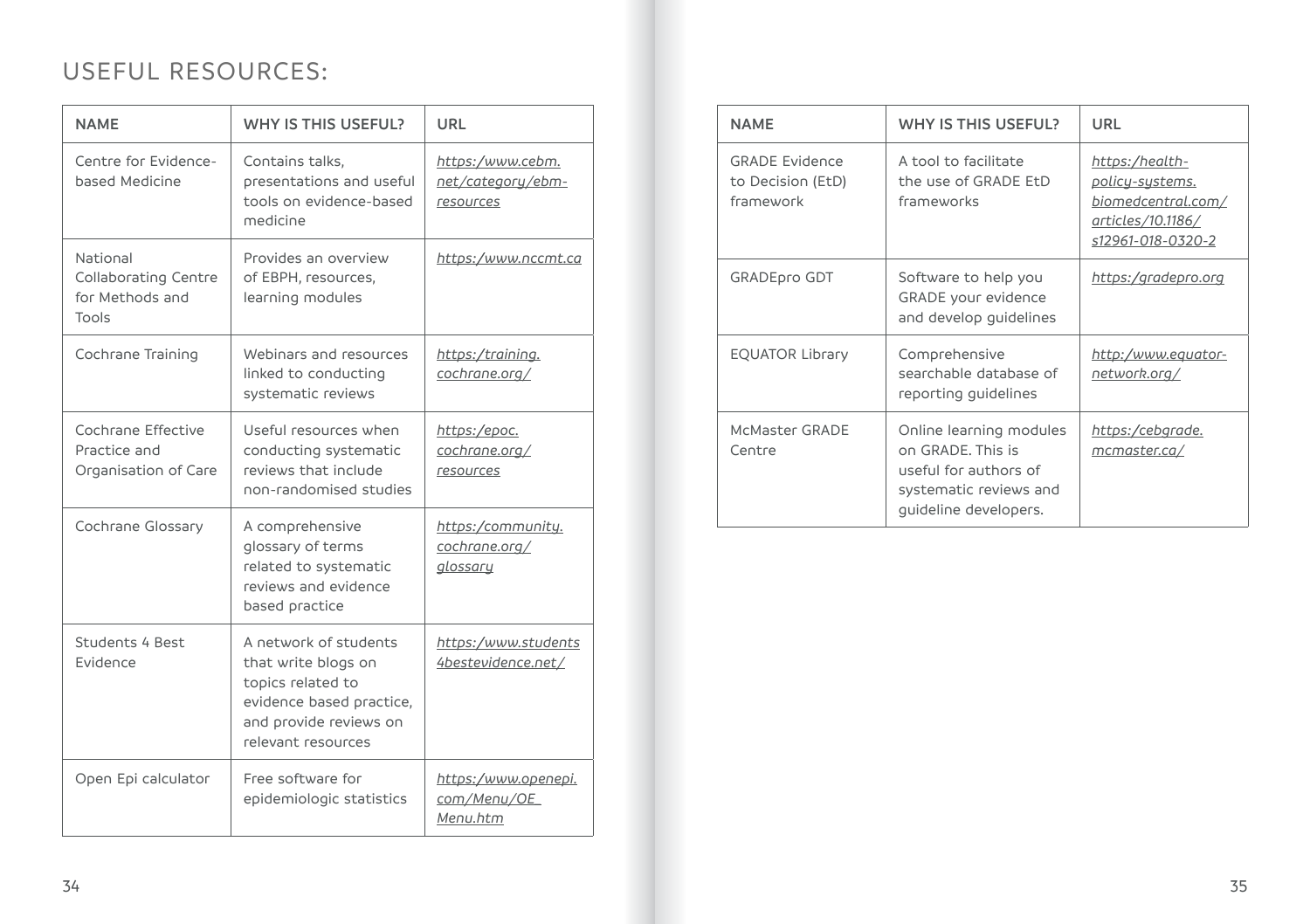### ACKNOWLEDGEMENTS:

This pocket book was developed by Jake Burns, Anke Rohwer, Solange Durão and Ingrid Töws, with input from the CEBHA+ Capacity Development working group. This work expands upon a tool developed at the LMU Munich for teaching evidence-based medicine to medical students.

### **FUNDERS**



**Federal Ministry**<br>of Education and Research

**Research Networks for** Health Innovations in Sub-Saharan Africa

CEBHA+ is funded by the German Federal Ministry of Education and Research (BMBF) as part of the Research Networks for Health Innovation in Sub-Saharan Africa Funding Initiative.

*\*The funder did not have any role in the development of the workshop or the pocket guide.*

### **PARTNERS**